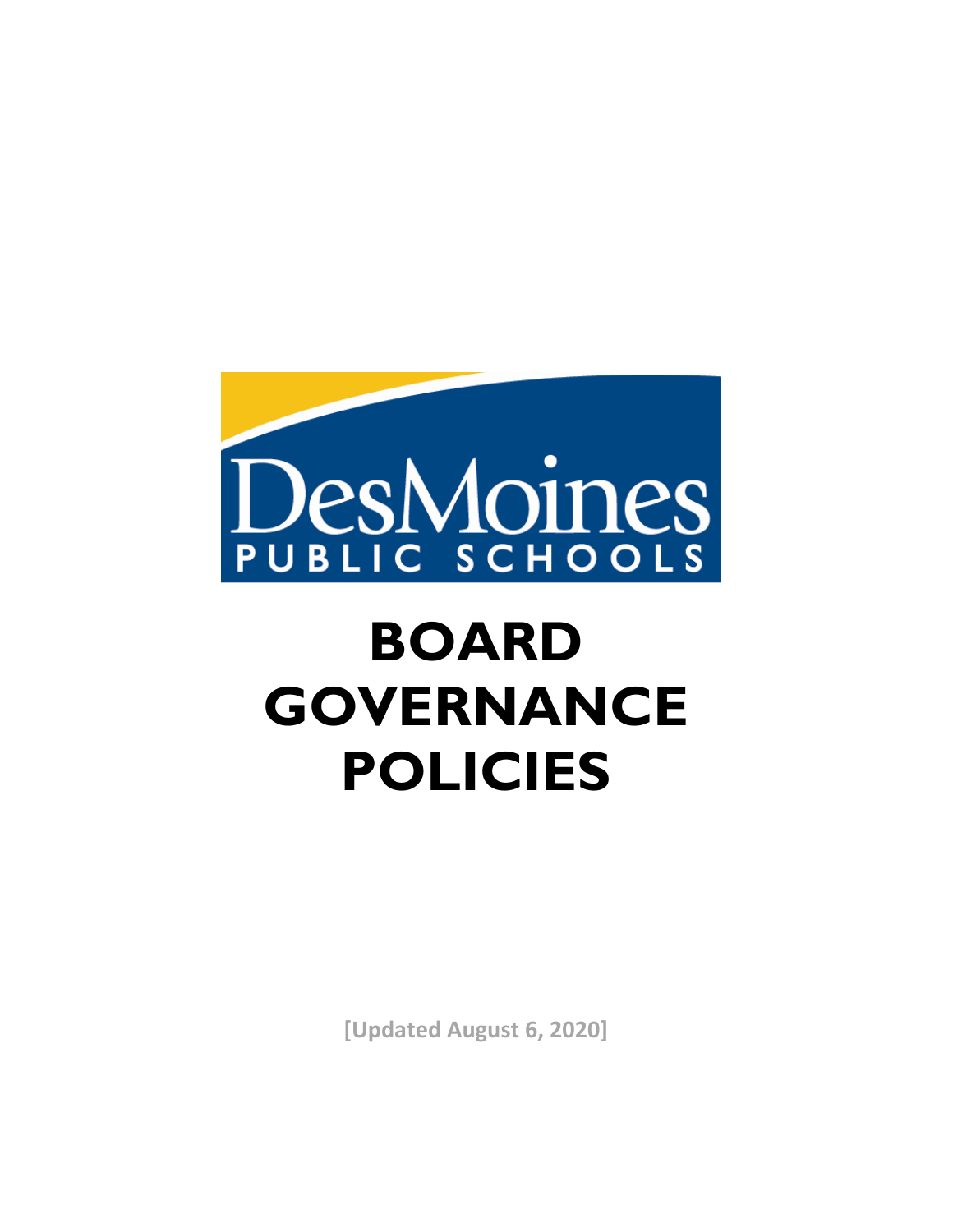# **BOARD GOVERNANCE POLICIES TABLE OF CONTENTS**

# **GOVERNANCE PROCESS (GP)**

- GP 1.0 GOVERNANCE COMMITMENT
- GP 1.1 GOVERNING STYLE & VALUES
- GP 1.2 BOARD JOB RESPONSIBILITIES
- GP 1.3 CONCERNS ABOUT BOARD MEMBER PERFORMANCE
- GP 1.4 AGENDA PLANNING
- GP 1.5 CHAIR'S AND VICE CHAIR'S ROLE
- GP 1.6 BOARD MEMBERS' CODE OF CONDUCT
- GP 1.7 DIRECTORS' INDIVIDUAL RESPONSIBILITIES
- GP 1.8 BOARD MEMBER VISITS TO SCHOOLS
- GP 1.9 BOARD COMMITTEE PRINCIPLES
- GP 1.10 BOARD COMMITTEE STRUCTURE
- GP 1.11 GOVERNANCE BUDGET

# **MANAGEMENT LIMITATIONS (ML)**

- ML 2.0 GENERAL EXECUTIVE CONSTRAINT
- ML 2.1 TREATMENT OF STUDENTS
- ML 2.2 TREATMENT OF PARENTS, FAMILIES, AND COMMUNITY
- ML 2.3 TREATMENT OF STAFF
- ML 2.4 FINANCIAL CONDITION AND ACTIVITIES
- ML 2.5 ASSET PROTECTION
- ML 2.6 FINANCIAL PLANNING/BUDGETING
- ML 2.7 EMERGENCY SUPERINTENDENT AND SENIOR CABINET SUCCESSION
- ML 2.8 COMPENSATION AND BENEFITS
- ML 2.9 BOARD AWARENESS AND SUPPORT
- ML 2.10 SOCIAL EMOTIONAL LEARNING
- ML 2.11 EMERGENCY COVID-19 PANDEMIC

# **BOARD-MANAGEMENT DELEGATION (BD)**

- BD 3.0 GOVERNANCE-MANAGEMENT CONNECTION
- BD 3.1 UNITY OF CONTROL
- BD 3.2 DELEGATION TO THE SUPERINTENDENT
- BD 3.3 SUPERINTENDENT ACCOUNTIBILITY & PERFORMANCE

# **GUIDING DOCUMENTS (GD)**

- GD 4.0 BOARD REPORT SCHEDULE
- GD 4.1 STUDENT EXPECTATIONS POLICY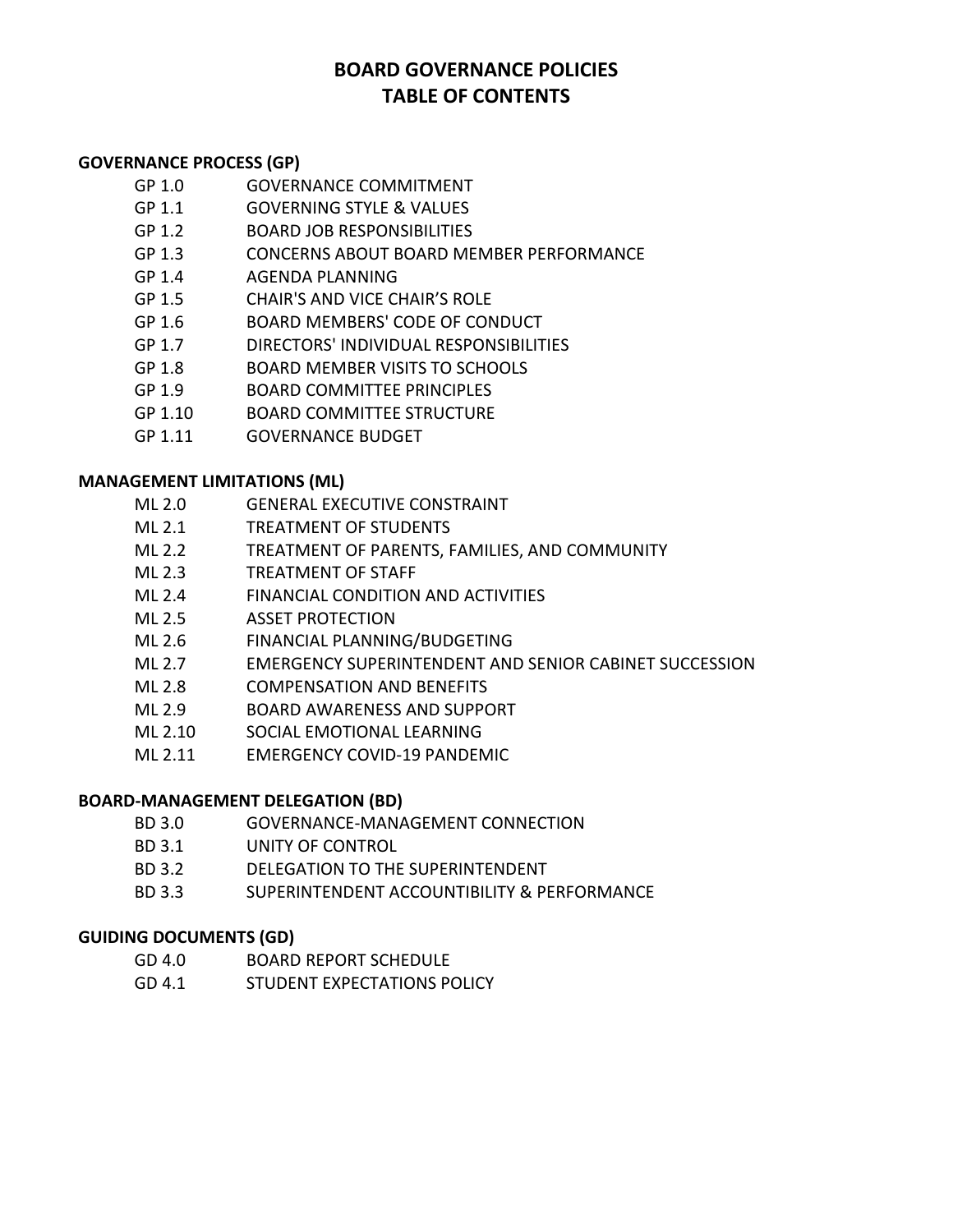## **GOVERNANCE PROCESS 1.0: GOVERNANCE COMMITMENT**

The purpose of the Board of Directors (the "Board"), on behalf of the Des Moines Public Schools Community, is to ensure that the Des Moines Public Schools ("DMPS" or the "District") (1) achieves appropriate results for students within the approved annual budget, and (2) avoids unacceptable actions and situations.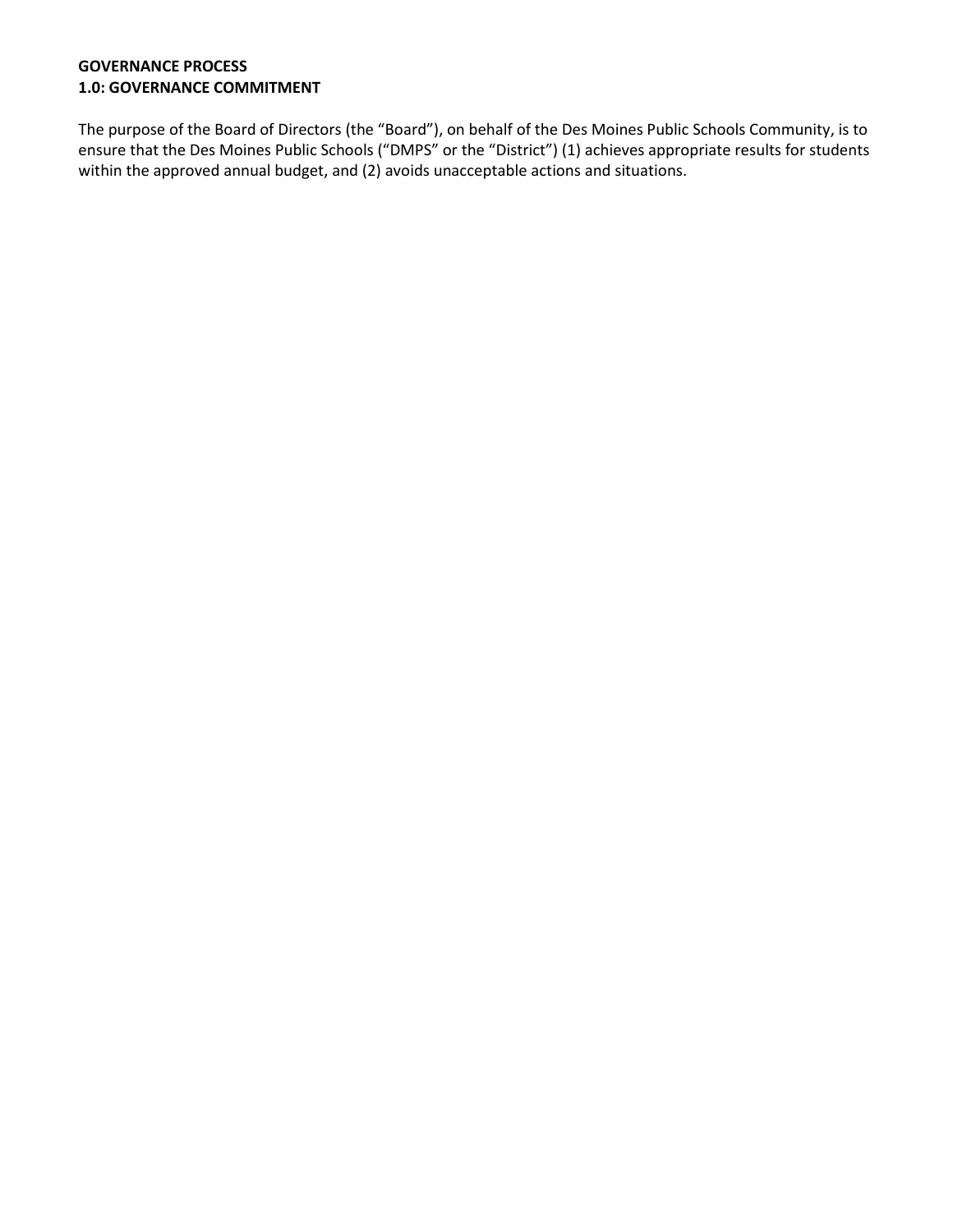# **GOVERNANCE PROCESS 1.1: GOVERNING STYLE & VALUES**

The Board will govern lawfully, observing the principles it has adopted, with an emphasis on (a) results for owners, (b) encouragement of diversity in viewpoints, (c) strategic leadership, (d) clear distinction of Board and Superintendent roles, (e) collective decision-making, (f) the future, and  $(g)$  governing proactively.

Accordingly:

- 1. The Board will cultivate a sense of group responsibility. The Board, not the staff, will be responsible for excellence in governing. The Board will be the initiator of governing policy. The Board will not use the expertise of individual members to substitute for the judgment of the Board, although the expertise of individual members may be used to enhance the understanding of the Board as a body.
- 2. The Board will direct, control, and inspire the District through the careful establishment of broad written policies reflecting the Board's values and perspectives. The Board's major focus will be on the intended long-term results, not on the administrative or programmatic means of attaining those results.
- 3. All policies of the Board are contained in this document, and they remain in effect unless amended or deleted by Board action.
- 4. The Board will orient new Board Members in the Board's governance process and these policies.
	- A. Training will be liberally used to orient new members, candidates for Board membership, and the community, as well as to improve existing member skill and understanding of the principles of the Board's governance model.
	- B. All Board members will receive orientation to the Des Moines Public School District and the role and responsibilities of the Board. The orientation will be the responsibility of the Board Chair or their designee with the assistance of the Superintendent and their staff. Board members will be responsible for taking advantage of orientation opportunities.
- 5. The Board will allow no officer, individual, or committee of the Board to hinder or be an excuse for not fulfilling its commitments.
- 6. The Board will monitor its process and performance. Self-monitoring will include comparison of Board activity and discipline to Governance Process and Board-Management Delegation policies and to the Student Outcomes Focused Governance Framework. The Board will discuss its process and performance quarterly.

[Revised June 5, 2018] [Revised July 9, 2019]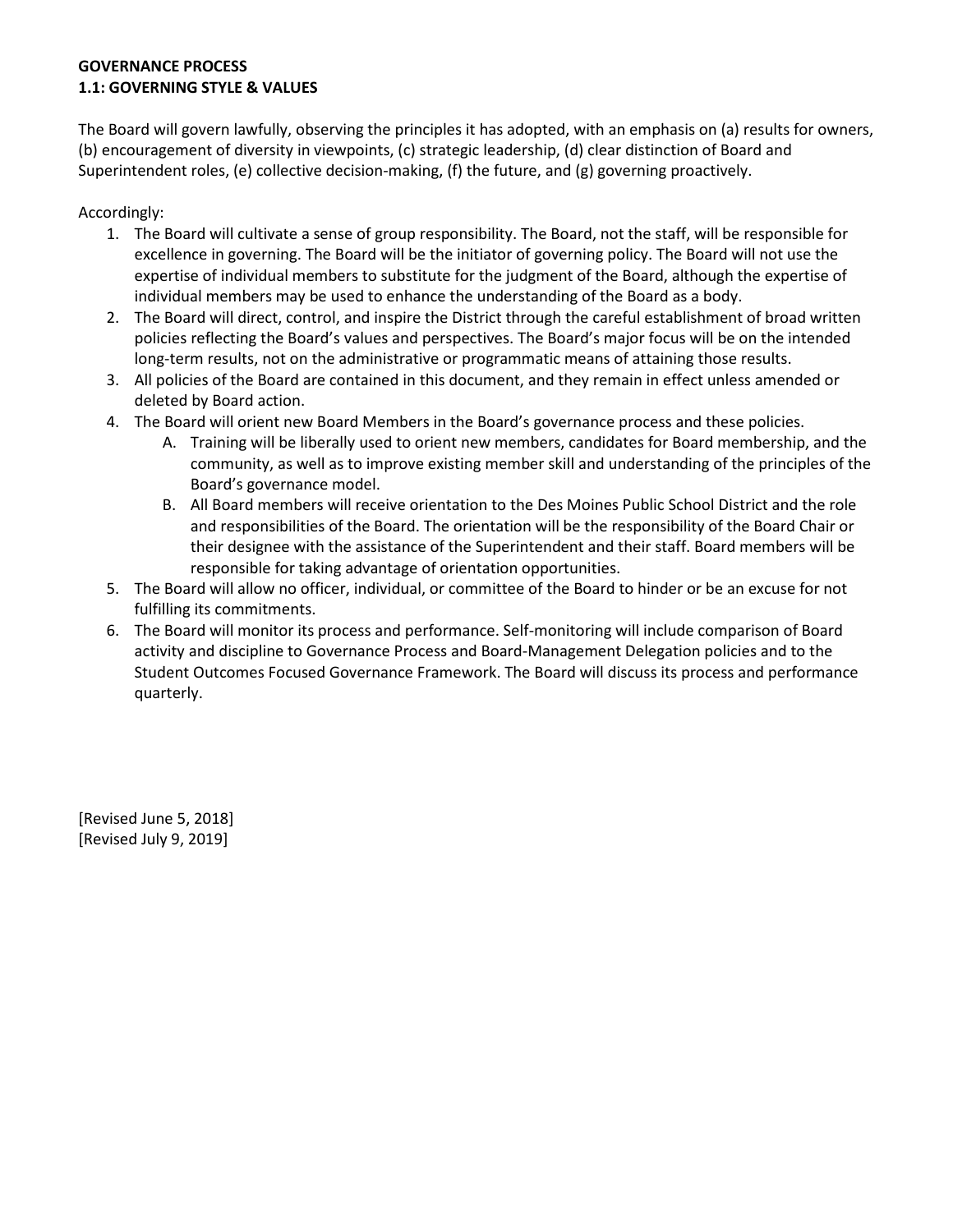#### **GOVERNANCE PROCESS 1.2: BOARD JOB RESPONSIBILITIES**

On behalf of the "stakeholders" of the Des Moines Public Schools' community, the Board of Directors will ensure appropriate organizational performance by assuming direct responsibility for the following:

- 1. The Board will be the link between the community and the District's operations.
	- A. Needs Assessment: The Board will assess the needs of the community as they relate to the District's activities and scope of influence and will develop policies identifying the results the organization is to produce in addressing those needs.
	- B. District Advocacy: The Board will inform the community of the organization's expected future results and its present accomplishments.
	- C. Community Board, Committee, and Council Appointments: The Board Chair may appoint Board Members to various community boards, committees, and councils including, but not limited to: City of Des Moines Parks & Recreation Board, Polk County Early Childhood Iowa Board, DMPS Head Start Policy Committee, Urban Education Network Steering Committee, Council of the Great City Schools Board of Directors, and the Des Moines Public Schools Foundation. Term limits and requirements of each individual board, committee, or council apply. Service in this capacity shall not interfere with Board Governance Process or Board-Management Delegation policy.
- 2. The Board will develop and maintain written governing policies that realistically address the broadest levels of all organizational decisions and situations:
	- A. STUDENT EXPECTATIONS: Effects, benefits, and outcomes for students.
	- B. MANAGEMENT LIMITATIONS: Constraints on executive authority that establish the prudence and ethics boundaries within which all executive activity and decisions must take place.
	- C. GOVERNANCE PROCESS: Specification of how the Board conceives, carries out, and monitors its own task.
	- D. BOARD/MANAGEMENT DELEGATION: How power is delegated and its proper use monitored: the Superintendent's role, authority, and accountability.
- 3. The Board will assure successful organizational performance on Student Expectations and Management Limitations.
- 4. The Board will fulfill any statutory or other external mandates imposed upon it by law, rule, regulation, or contract.
	- A. The following Board Governance Policies have been, in accordance with state and federal law, enacted and approved by the Board. The mandated portions of these Board Governance Policies cannot be altered without a vote of the Board. The Board has delegated responsibility for implementation and enforcement of these Board Governance Policies to the Superintendent and/or the Superintendent's designee.
- 5. The Board will evaluate the Superintendent and remuneration will be decided.
- 6. The Board will approve an annual budget, establish the tax rate, and approve the levees.
- 7. The Board will advocate for legislative support and/or changes in legislation (Federal, State, Local) necessary to achieve Student Expectations.

[Revised June 5, 2018]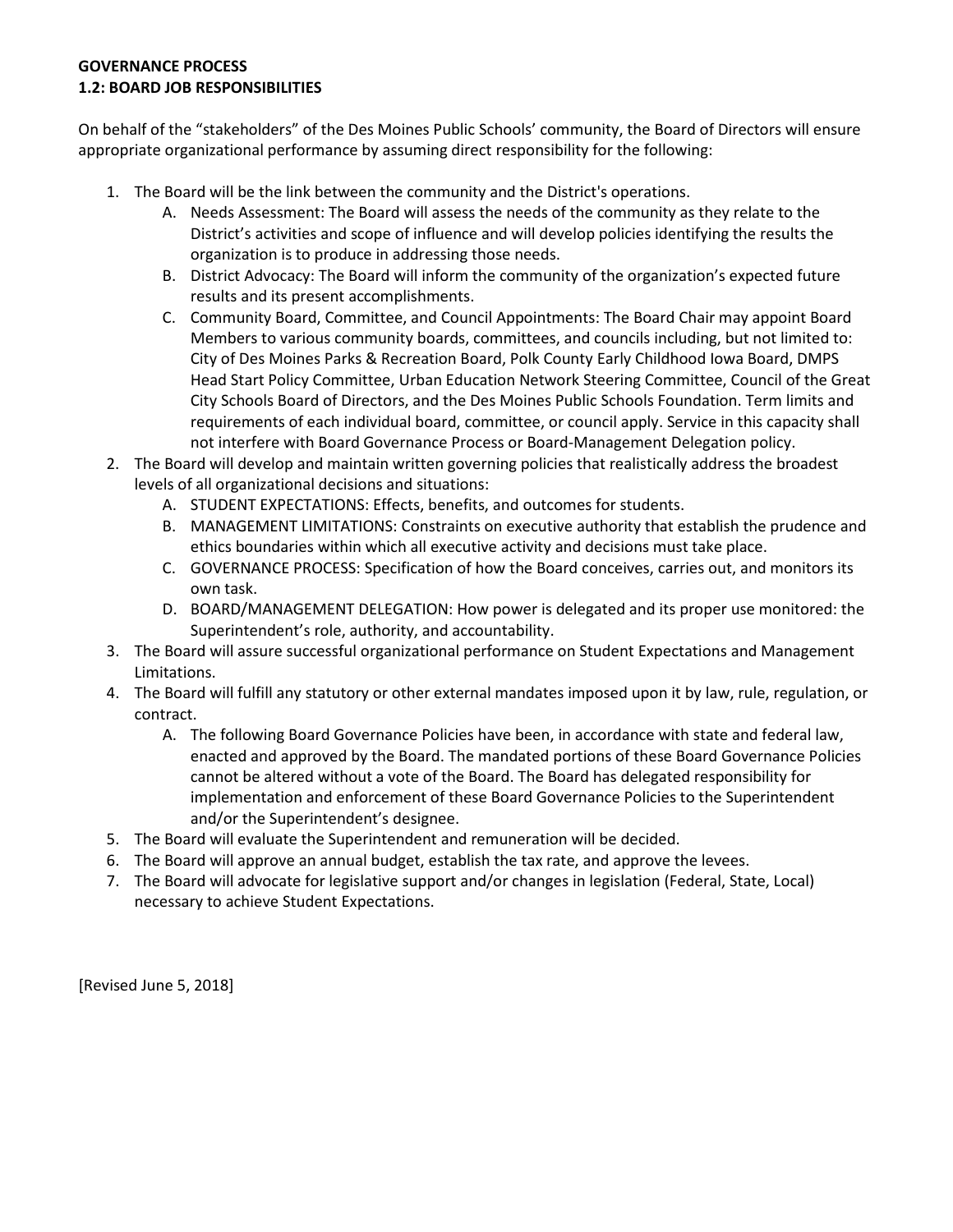#### **GOVERNANCE PROCESS 1.3: CONCERNS ABOUT BOARD MEMBER PERFORMANCE**

The Board will enforce upon itself whatever discipline is needed to govern with excellence. Discipline will apply to matters such as attendance, preparation for meetings, policymaking principles, respect of roles, and ensuring the continual development of governance skills. Although the Board can change its governance process policies at any time, it will scrupulously observe those currently in place.

- 1. If a Board Member believes that another Board Member has violated the Board Member Code of Conduct, the concerned Board Member should discuss the alleged violation with the other Board Member in private prior to taking any other action, unless the nature of the allegation requires immediate escalation to the Board Chair.
- 2. If, after step one, the concerned Board Member remains unsatisfied that the alleged violation has been addressed, the concerned Board Member may submit, in writing, the allegation to the Board Chair (arbiter). If the Board Chair is involved in the allegation, the concerned Board Member may instead submit the allegation, in writing, to the Board Vice Chair or the next most senior Board Member not involved in the allegation who is then obligated to serve as arbiter instead.
- 3. The Board Members involved will conference to discuss the alleged violation. All parties are strongly encouraged not to allow any further escalation of these procedures and the arbiter's duty is to work to avoid such escalation.
- 4. If, after the conference, the concerned Board Member remains unsatisfied that the alleged violation has been addressed, the Board Chair will place it on the agenda for the next regular meeting or call a special meeting of the Board to discuss the alleged violation. The Board Chair may call upon the District's counsel or an external legal advisor to investigate the nature of the alleged violation.
- 5. If, after the special meeting of the Board to discuss the alleged violation, the Board determines that additional consideration of the alleged violation or Board action is warranted, the allegation and the investigative findings will be considered again at another meeting.
- 6. In order for the alleged violation to be considered for action at another meeting, one of the following three motions must be made and seconded: a motion to dismiss the allegations, a motion to admonish, or a motion to censure.
	- A. In order to protect the overriding principle of freedom of speech, the Board shall not impose admonition or censure on any of its members for the exercise of their First Amendment rights.
	- B. A motion to dismiss allegations concludes any procedures before the Board. Once a motion to dismiss allegations has passed concerning a given alleged violation, no other motions concerning that alleged violation are in order. A motion to dismiss allegations requires a majority vote to pass.
	- C. An admonition is a one-time action which serves as a warning. A motion to admonish must be presented in writing and must contain the exact language of the alleged violation and the proposed admonition. A copy of the motion to admonish must be provided to the accused Board Member at least seventy-two (72) hours prior to discussion of the motion. A motion to admonish requires a majority vote to pass.
	- D. A censure is an action that is permanent until lifted by the Board via a majority vote of the Board. A censure serves as a penalty imposed for wrongdoing. Censure carries no fine or suspension of the rights of the Board Member as an elected official but does immediately suspend all Board Member privileges such as, but not limited to, holding an officer role and anything else not explicitly guaranteed to Board Members by Iowa Code. A motion to censure must be presented in writing and must contain the exact language of the alleged violation and the proposed censure. A copy of the motion to censure must be provided to the accused Board Member at least seventytwo (72) hours prior to discussion of the motion. A motion to censure requires a 2/3 majority vote to pass. A motion to censure can only be lifted by a motion approved by a majority vote that occurs at least one (1) meeting after the motion to censure was passed.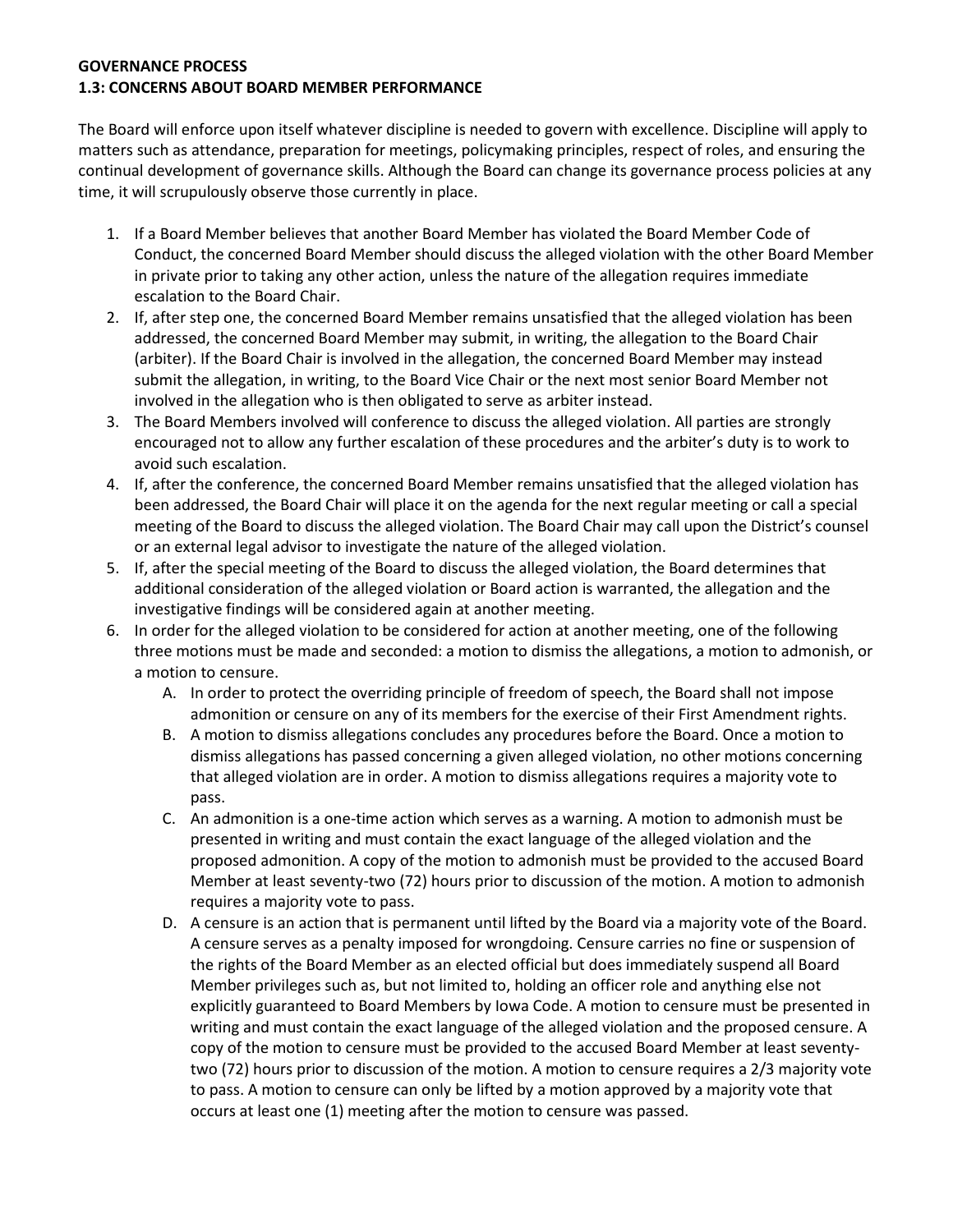# **GOVERNANCE PROCESS 1.4: AGENDA PLANNING**

The Board will prepare and follow an annual agenda plan that includes (1) a complete review of Student Expectations Policy and (2) continuous improvement in Board performance through Board education, enriched input, and deliberation. Accordingly:

- 1. The Board's annual planning cycle will conclude each year on June 30, so that administrative planning and budgeting can be based on accomplishing a one-year segment of long-term Ends.
- 2. The Board's planning cycle will start on July 1 with the Board's development of its agenda for the next year.
	- A. The Board and Superintendent will identify priorities for Student Expectations and other issues to be resolved in the coming year and will identify the information gathering necessary to fulfill its role. This may include consultations with selected groups in the community, other methods of gaining community input, governance education, and other education related to Student Expectations issues, (e.g. presentations by futurists, advocacy groups, demographers, other providers, staff, etc.).
	- B. The Board Chair and Vice Chair will, at the commencement of the Board's annual planning cycle, prepare a tentative agenda plan for the following year's meetings.
- 3. The Chair and Vice Chair will determine the agenda for any particular meeting, although Board Members may request or recommend any appropriate matters for Board consideration.
	- A. The Board Chair and Board Vice Chair shall work with the Superintendent during an Agenda Planning Meeting to determine any items that management needs placed on the agenda. The tentative agenda does not become the final agenda until it is approved by the Board.
	- B. Any Board Member may request that a subject be included on an agenda for a meeting. That request shall be forwarded in writing to the Board Chair and Superintendent no less than fourteen (14) calendar days prior to the regular board meeting. The Board Chair shall ensure that any topics the Board or individual Board Members request to be addressed shall be on the agenda unless the Board Chair declines the request—which a majority vote of the full Board can override—or the Board Chair shall specify which future agenda on which the item shall be scheduled. If the Board Chair declines a request for an item to be placed on the agenda, then the Board Chair will provide written rationale for that action.
	- C. No item can be placed on the board meeting agenda less than seven (7) calendar days in advance of the board meeting unless delay in acting or discussing the added item could seriously affect the operation of the District. No item should be placed on the board meeting agenda less than seventy-two (72) hours in advance of the meeting unless the Board Chair determines that an urgent public necessity exists.
	- D. Board Members who have questions about a particular board meeting agenda item will follow 1.7 "Directors Individual Responsibilities" Board Policy.
	- E. The Superintendent shall be sure that adequate materials are provided for each board meeting agenda item and the information will be relayed to Board Members at least seven (7) calendar days prior to the meeting.
	- F. The Board may, by majority vote, remove an item from the agenda if adequate materials are not provided in a timely manner.
	- G. The Consent Agenda may include, but is not limited to:
		- a. Contracts
		- b. Personnel
		- c. Payment of bills
		- d. Other items agreed to by the Board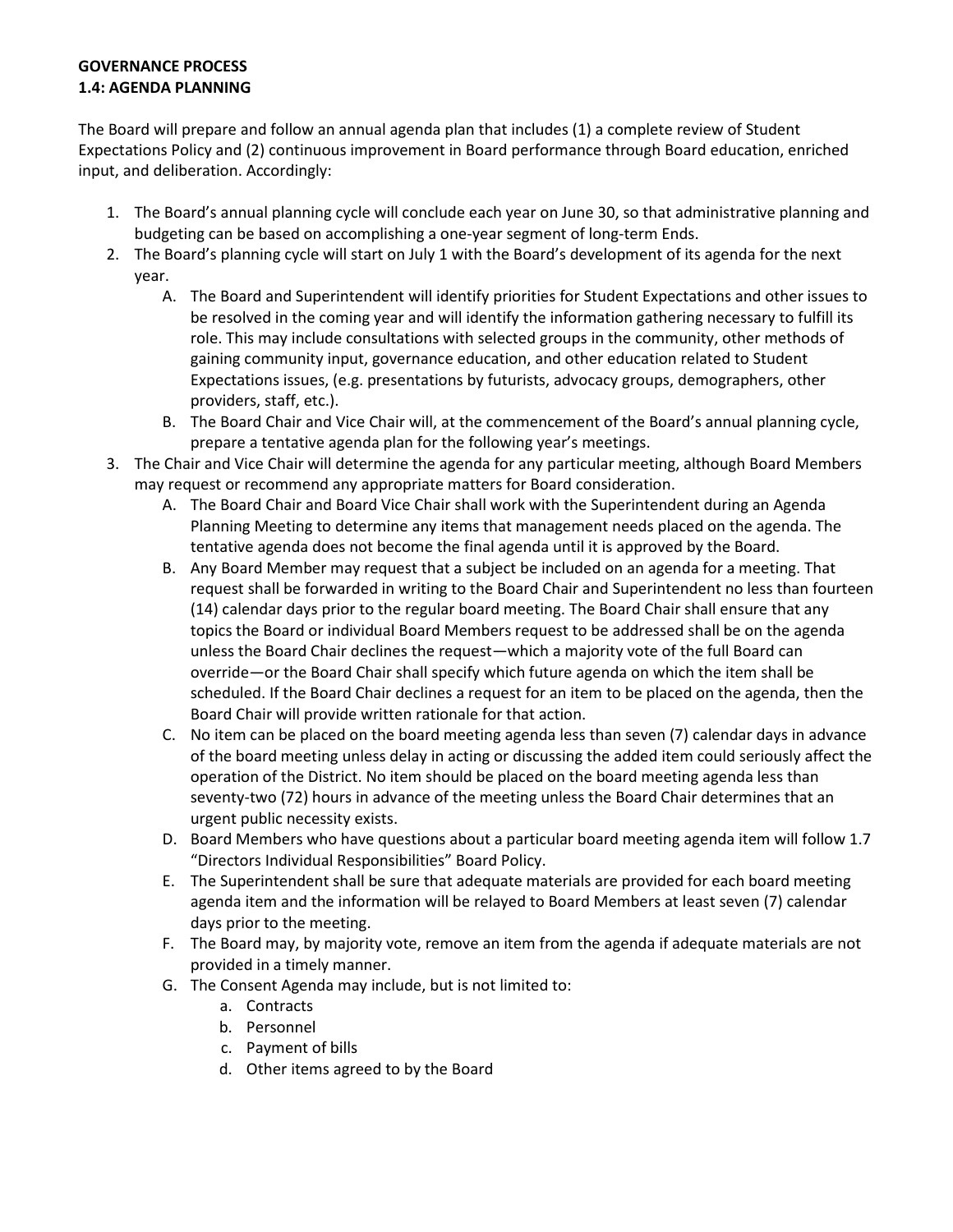- H. "Off-cycle" monitoring reports a monitoring report that is additional to those already calendared in the annual planning cycle - for a Management Limitation or Student Expectations Policy or Policy subsection may be requested for inclusion on an upcoming agenda. A written request shall be forwarded to the Board Chair and Superintendent including the policy or policy subset number and the rationale for the request no less than thirty (30) calendar days prior to the regular board meeting at which the monitoring report is requested. The Board Chair shall ensure that the offcycle report request be on the upcoming agenda in accordance with subset 3C of this policy section for which a majority Board vote determines the Superintendent's requirement to fulfill the request. If the request is to be fulfilled per Board action, the Board Chair shall specify the future agenda on which the monitoring report shall be scheduled no less than thirty (30) days from original request. If the Board Chair declines a request for an off-cycle monitoring report to be placed on the agenda, then the Board Chair will provide written rationale for that action.
- 4. The Board will attend to consent agenda items (those items delegated to the Superintendent yet required by law or contract to be Board approved) as expeditiously as possible.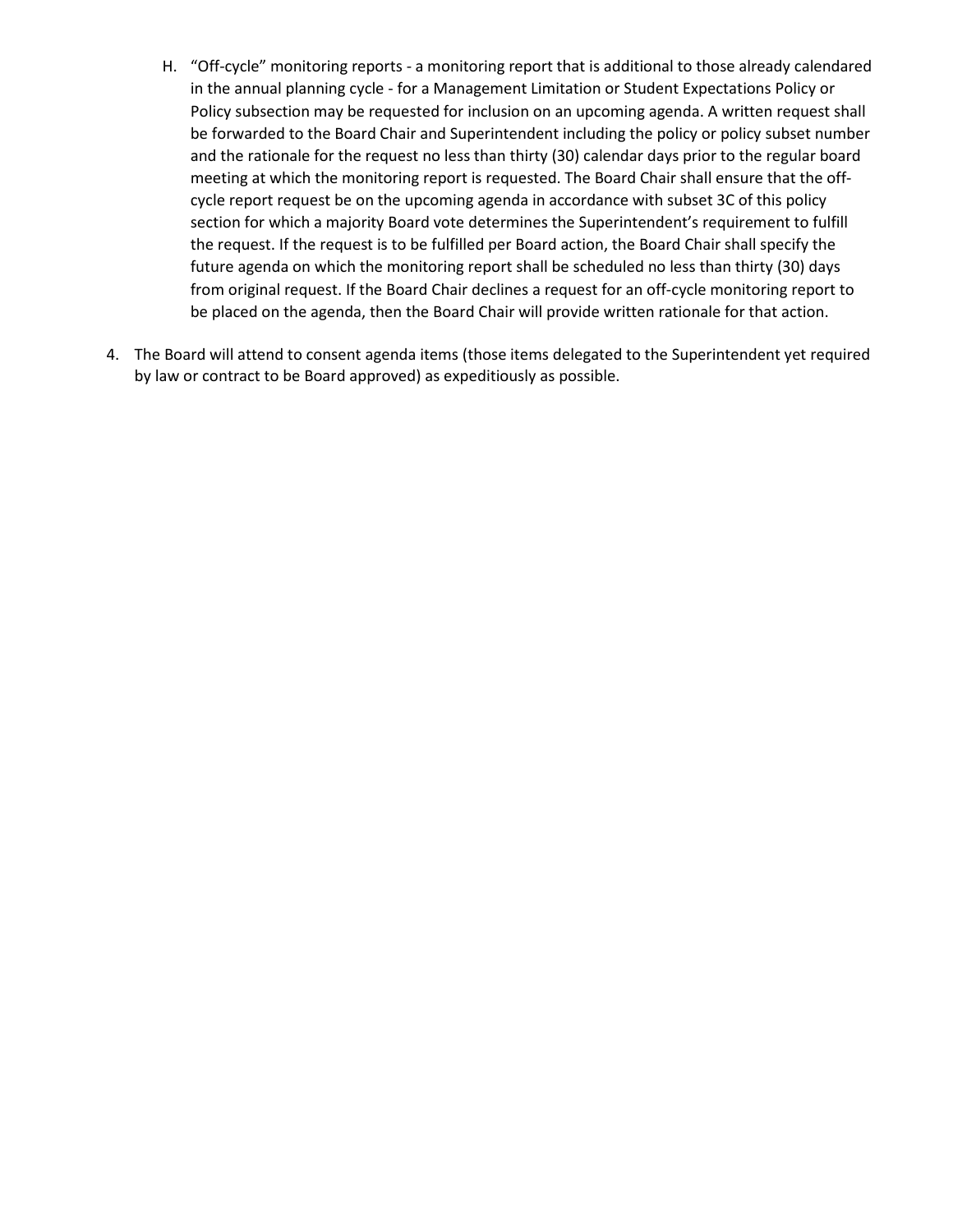# **GOVERNANCE PROCESS 1.5: CHAIR'S/VICE CHAIR'S ROLE**

The Chair, serving as the chief governance officer, ensures the integrity of the Board's process and, secondarily, represents the Board to outside parties.

Accordingly:

- 1. The assigned result of the Chair's job is that the Board conducts itself consistently with its policies and those legitimately imposed upon it from outside the organization.
	- A. Meeting discussion content will include only those issues that clearly (according to Board policy) belong to the Board to decide or to monitor.
	- B. Deliberation will be fair, open, thorough, timely, orderly, and kept to the point.
- 2. The Chair is authorized to make decisions consistent with the Board's Governance Process and Board-Management Delegation policies, with the exception of (a) employment/termination of the Superintendent, or (b) instances where the Board specifically delegates portions of this authority to others. The Chair is authorized to use any reasonable interpretation of these policies.
	- A. The Chair is empowered to preside at board meetings with all of the commonly accepted power of that position, such as ruling and recognizing.
	- B. The Chair has no authority to make decisions about policies created by the Board. The Chair has no authority to supervise or direct the Superintendent.
	- C. The Chair may represent the Board to outside parties in announcing Board-stated positions and in stating decisions and interpretations within the area delegated to her or him. The Chair may delegate this authority but remains accountable for its use.
	- D. The Chair may appoint Board Members to serve on Board Committees, unless specified otherwise in Board policies.
- 3. The Vice Chair's job is to support the Board Chair in fulfilling his or her responsibilities to ensure the integrity of the Board's process.
	- A. The Vice Chair will participate with the Chair in agenda planning.
	- B. The Vice Chair may serve as Board Chair substitute.
- 4. The Vice Chair assumes the duties of the Board Chair in his or her absence, as requested by the Chair.
- 5. The Vice Chair has no authority to make decisions about polices created by the Board. The Vice Chair has no authority to supervise or direct the Superintendent.
- 6. The Chair and Vice Chair are elected by the Board at the annual organizational meeting as established by Iowa Code 200.1. The process will be as follows:
	- A. In Board election years, all candidates shall be notified of the organizational meeting process including board officer elections prior to the school board election.
	- B. Any board member or board member-elect interested in seeking a board officer position will prepare a written submission stating their desire to serve as Chair or Vice Chair, their reason for wanting to hold the position, and other information deemed appropriate by the interested individual. Written submissions will be sent via email to all board members no later than 5:00 p.m. the Friday following the election.
	- C. A call for nominations for each position shall be made at the meeting; and, following the close of nominations, a paper ballot vote will be taken separately for each office.
	- D. In years where there is no school board election, the officer selection will proceed as set out above with submission of interest no later than 5:00 p.m. the Friday preceding the organizational meeting.

[Revised June 5, 2018]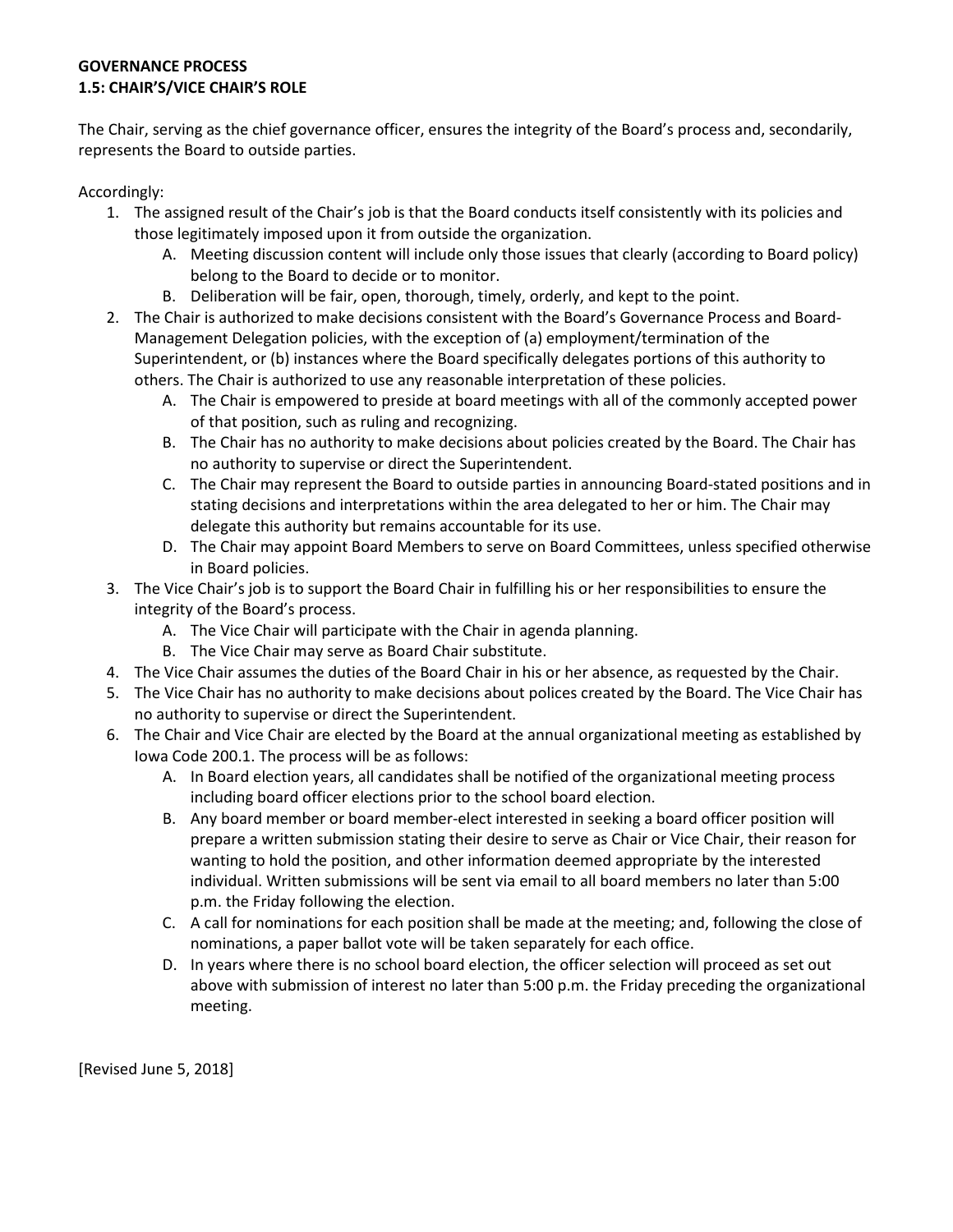# **GOVERNANCE PROCESS 1.6: BOARD MEMBERS' CODE OF CONDUCT**

The Board commits itself and its members to ethical, professional, and lawful conduct, including proper use of authority and appropriate decorum when acting as Board Members.

Accordingly:

- 1. Board Members must demonstrate loyalty to the interests of the community, unconflicted by loyalties to staff, other organizations, or any personal interests as members of the District.
- 2. Board Members must avoid conflict of interest with respect to their fiduciary responsibility.
	- A. There must be no self-dealing or any conduct of private business or personal services between any Board Member and the organization except as procedurally controlled to assure openness, competitive opportunity, and equal access to inside information. A member of the board of directors of a school corporation shall not have an interest, direct or indirect, in a contract for the purchase of goods, including materials and profits, and the performance of services for the director's school corporation. A contract entered into in violation of this section is void. This section does not apply to contracts for the purchase of goods or services which benefit a director, or to compensation for part-time or temporary employment which benefits a director, if the benefit to the director does not exceed two thousand five hundred dollars in a fiscal year, and contracts made by a school board, upon competitive bid in writing, publicly invited and opened.
	- B. When the Board is to decide upon an issue about which a member has a conflict of interest, that member shall disclose the conflict to the Board and absent herself or himself without comment from not only the vote but also from the deliberation. This conflict of interest shall be noted in the minutes and shall include deliberation and voting on employment contracts when a director's spouse benefits from said contract.
	- C. Board Members must not engage in any outside employment or activity which is in conflict with the Board Member's official duties and responsibilities. Board Members must not use their Board positions to obtain staff employment for themselves, family members or close associates. Should a Board Member apply for staff employment, he or she must first resign from the Board. Board Members must not attempt to exercise individual authority over the organization.
	- D. Defining and Identifying Potential Conflicts of Interest: The following circumstances shall be considered potential conflicts of interest warranting disclosure to the Board and/or recusal from action by the affected Board Member.
		- a. A Board Member, or Board Member's spouse, child, parent, or sibling, is a party to a contract or has a financial interest in a transaction with DMPS. Financial interest, as used in this Board Policy, means the person having a 5% interest in an entity contracting or entering into an agreement for services with the District, and/or the person receiving annual compensation equal to or exceeding \$1,000 from an entity contracting with the District.
		- b. A Board Member, or Board Member's spouse, child, parent, or sibling, is a trustee, director, board member, associate, employee, consultant, or advisor of an entity engaged with DMPS in a contract or transaction for goods or services.
		- c. A Board Member, or Board Member's spouse, child, parent, or sibling, is engaged in some capacity or has a financial interest in a business or enterprise that partners with DMPS.
		- d. A Board Member shall not vote to employ or appoint any person who is a parent, sibling, or child of the Board Member or the Board Member's spouse. Furthermore, applicants to DMPS positions are restricted from using Board Members as references.
		- e. A Board Member voting for or against any measure if they have received or have been promised any gift or payment of any item or value on condition of vote.
	- E. Procedures for Managing Conflicts of Interest: In the event of a conflict of interest or potential conflict of interest, Board Members who disclose a conflict of interest will abstain from voting and recuse themselves from all discussions on the matter. Upon abstaining, the Board Member shall state the conflict and the reason for abstaining. Furthermore, Board Members will be prohibited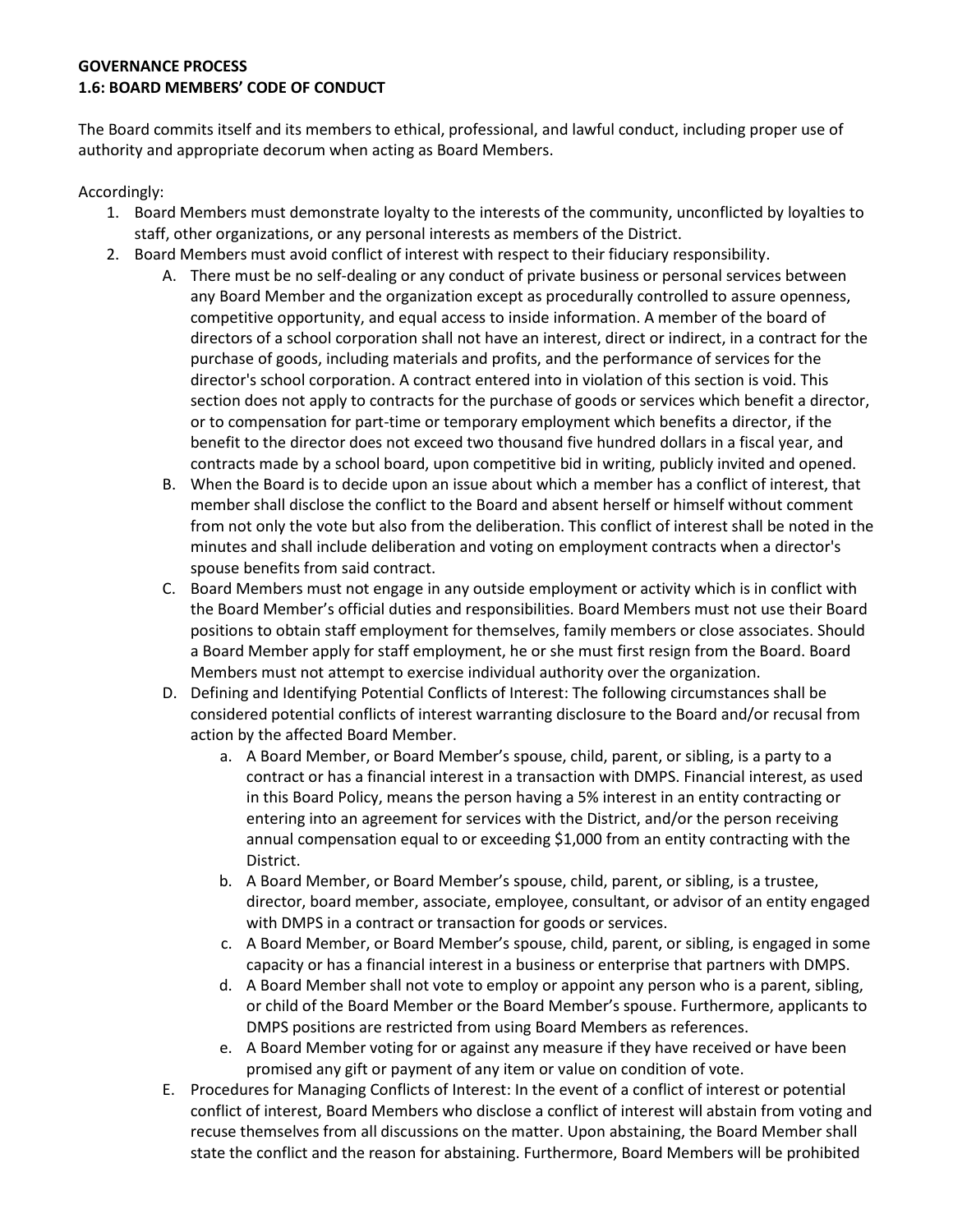from influencing the matter outside of the Board's decision-making process. All Board Members will be required to report inappropriate influence or pressure to the Board Chair as prohibited by this Board Policy.

- a. All actions, disclosures, and discussions regarding conflicts of interest will be recorded in Board Meeting minutes and posted on the DMPS website.
- F. Measures to Avoid Conflicts of Interest
	- a. DMPS shall not employ Board Members for more than \$2500 in annual compensation, even on a substitute or part-time basis. Board Members may volunteer in the District.
	- b. Former Board Members shall not be eligible for employment or business/employment contracts with DMPS for a period of twelve (12) months after having left the Board.
	- c. The Board shall not enter a contract or financial transaction where a conflict of interest, as defined by this Board Procedure, exists unless the conflict has been properly disclosed and managed. Every Board Member shall submit to the Board Chair and Superintendent an annual Conflict of Interest Disclosure Statement identifying any relationships, positions, or circumstances in which they are involved that contributes to a conflict of interest or the appearance of a conflict of interest as defined by this Board Procedure and every Board Member is required to keep the Conflict of Interest Disclosure Statement current.
	- d. Board Members shall not sell, lease, or provide personal property or real estate to DMPS. A Board Member may donate personal property or real estate to DMPS.
- 3. Board Members must not attempt to exercise individual authority over the organization.
	- A. Board Members' interaction with the Superintendent or with staff must recognize the lack of authority vested in individuals except when explicitly Board authorized.
	- B. Board Members' interaction with public, media or other entities must recognize this limitation and that Board Members are not to speak for the Superintendent, or to speak for the Board except to repeat explicitly stated Board decisions.
	- C. Except for participation in Board deliberation about whether the Superintendent has achieved a reasonable interpretation of Board Policies.
	- D. Board Members will not publicly express individual judgments of performance of the Superintendent or employees of DMPS.
	- E. A Board Member aware of credible information that suggests that a Board policy has been violated, by either the Board or the Superintendent has an affirmative obligation to bring the concern to the Board Chair or, in the event the Board Chair is the subject of the violation, to the Vice Chair.
- 4. Board Member Communication with the Superintendent
	- A. The Superintendent will communicate requested information to all Board Members in a reasonable time without interfering with the regular conduct of DMPS business.
	- B. The Superintendent will distribute to all Board Members any information requested by a Board Member.
	- C. Board Members may communicate with other individual Board Members or the Superintendent for the purposes of asking clarifying questions, providing clarifying information, or socializing under circumstances that do not conflict with or circumvent open meetings laws.
	- D. Board Members who wish to share information relevant to DMPS business or issues before the Board may provide the information to the Board Chair or Superintendent for placement on the agenda or, if appropriate, distribution to all Board Members in the Superintendent's Weekly Memo.
	- E. The Superintendent will release significant information to the Board Members as promptly as possible.
- 5. Board Member Communication with DMPS Staff
	- A. Board Members will respect the chain of command and refrain from initiating discussion of Board matters or matters on the Board Meeting agenda with any DMPS staff other than the Superintendent except as directed by the Superintendent or when the individual is designated as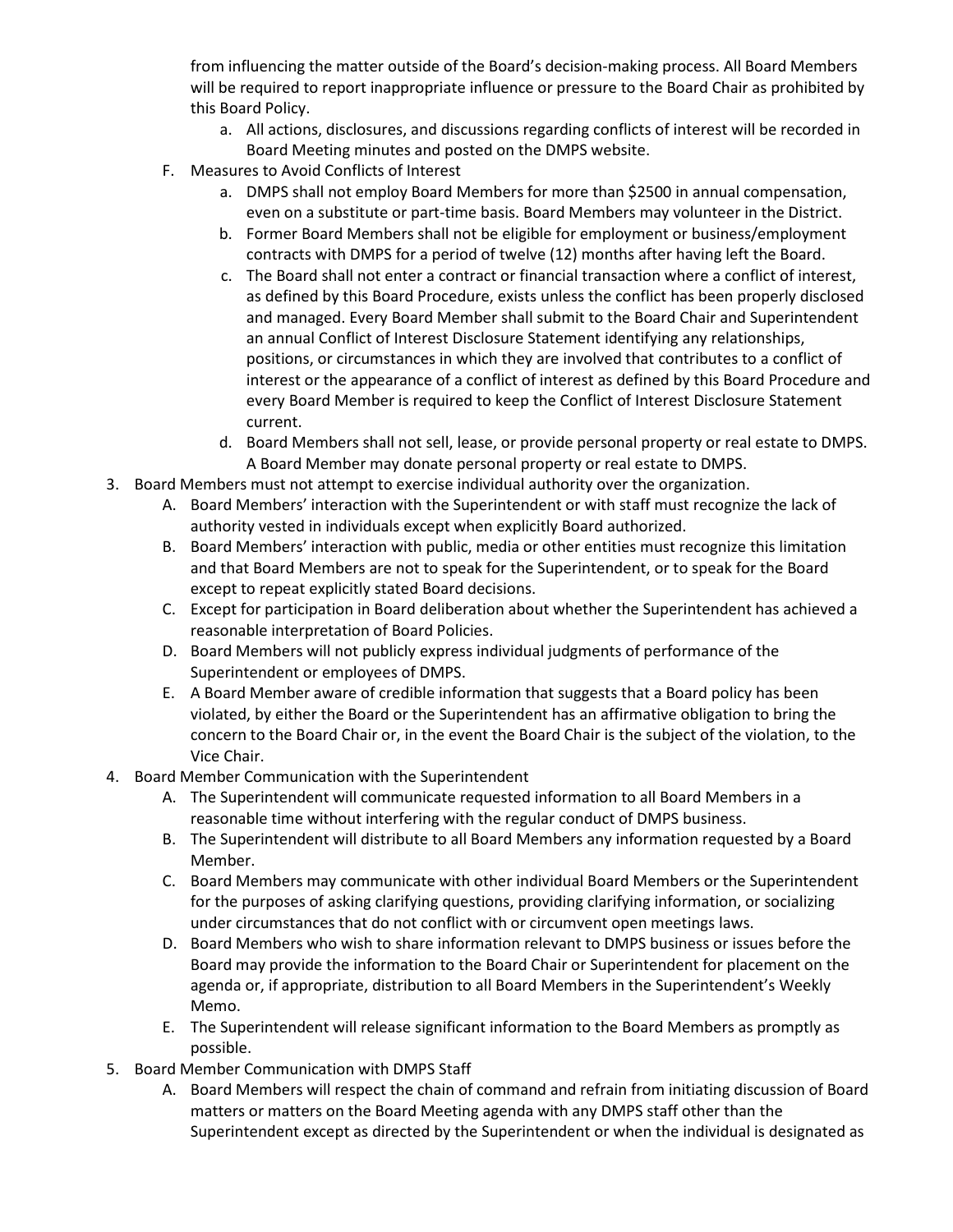the contact on the meeting agenda. The only exception to this Board Procedure is spouses of Board Members.

- B. If Board Members are contacted by DMPS staff without the permission of the Superintendent, Board Members will follow the Board Policy, "Board Member Communication with Owners" and then notify the Superintendent of the contact.
- 6. Board Member Communication with Owners
	- A. Board Members are encouraged to participate in community activities as liaisons between the Ownership and DMPS. When doing so, Board Members are expected to:
	- B. Relay information about DMPS in a positive and truthful manner.
	- C. Refer questions about specific DMPS activities/issues to the appropriate staff person or spokesperson when they do not know the answers.
	- D. The Board encourages community input, but will not necessarily respond or act on the basis of anonymous calls, letters or emails unless the communication pertains to criminal, health or safety issues.
	- E. A Board Member retains the right to speak to anyone as an individual, but must understand that any comment might be interpreted by the listener as being an "official" statement of the Board.
	- F. In speaking as an individual, Board Members should:
		- a. Clarify that they are speaking as an individual and not for the Board.
		- b. Should remind media representatives of any position or action that the Board has officially taken related to the issue in question.
- 7. Board Member Responses to Comments or Complaints
	- A. Board Members will listen and remain impartial.
	- B. Board Members will ask if the commentator/complainant has followed DMPS' procedures and/or chain of command.
	- C. If the commentator/complainant does not know the procedures or chain of command, Board Members should provide the following information and advice:
		- a. The commentator/complainant should first speak with the appropriate staff member. If not satisfied then;
		- b. The commentator/complainant should go to the appropriate administrator in charge of the school or department where the comment/concern arose. If not satisfied, then;
		- c. The commentator/complainant should contact the appropriate central office administrator. If not satisfied, then;
		- d. The commentator/complainant should conference with the Superintendent (or designee).
	- D. The Board Member will inform the Superintendent if an issue has advanced to or beyond step B, and will include the nature of the comment/complaint, the commentator/complainant and to whom the commentator/complainant has been referred.
	- E. The Superintendent will inform the Board Member of the resolution of any referred comment/complaint.
	- F. This policy shall not apply to comments/complaints alleging criminal activity or emergencies where DMPS' students or staff members are in imminent danger.
- 8. Board Members must respect the confidentiality appropriate to issues of a sensitive nature.
	- A. Given the legal and sensitive nature of closed meetings, Board Members understand that the law requires that all such Meetings are strictly confidential.
	- B. When it is apparent to the Board that it would be in the best interest of the students, staff, community or Board to make a statement regarding anything that occurs in or results from a closed meeting, the Board Chair will compose an official public statement that meets with the approval of a majority of the Board. Any such statement will comply with limitations set by law.
	- C. If individual Board Members are pressed for information regarding closed meetings, that Board Member will state clearly that they can give no information other than what is posted on the agenda. If pressed further, the Board Member will refer the inquiry to the Board Chair or Superintendent.
- 9. Board Members will support the legitimacy and authority of the final determination of the Board on any matter, regardless of the member's personal position on the issue.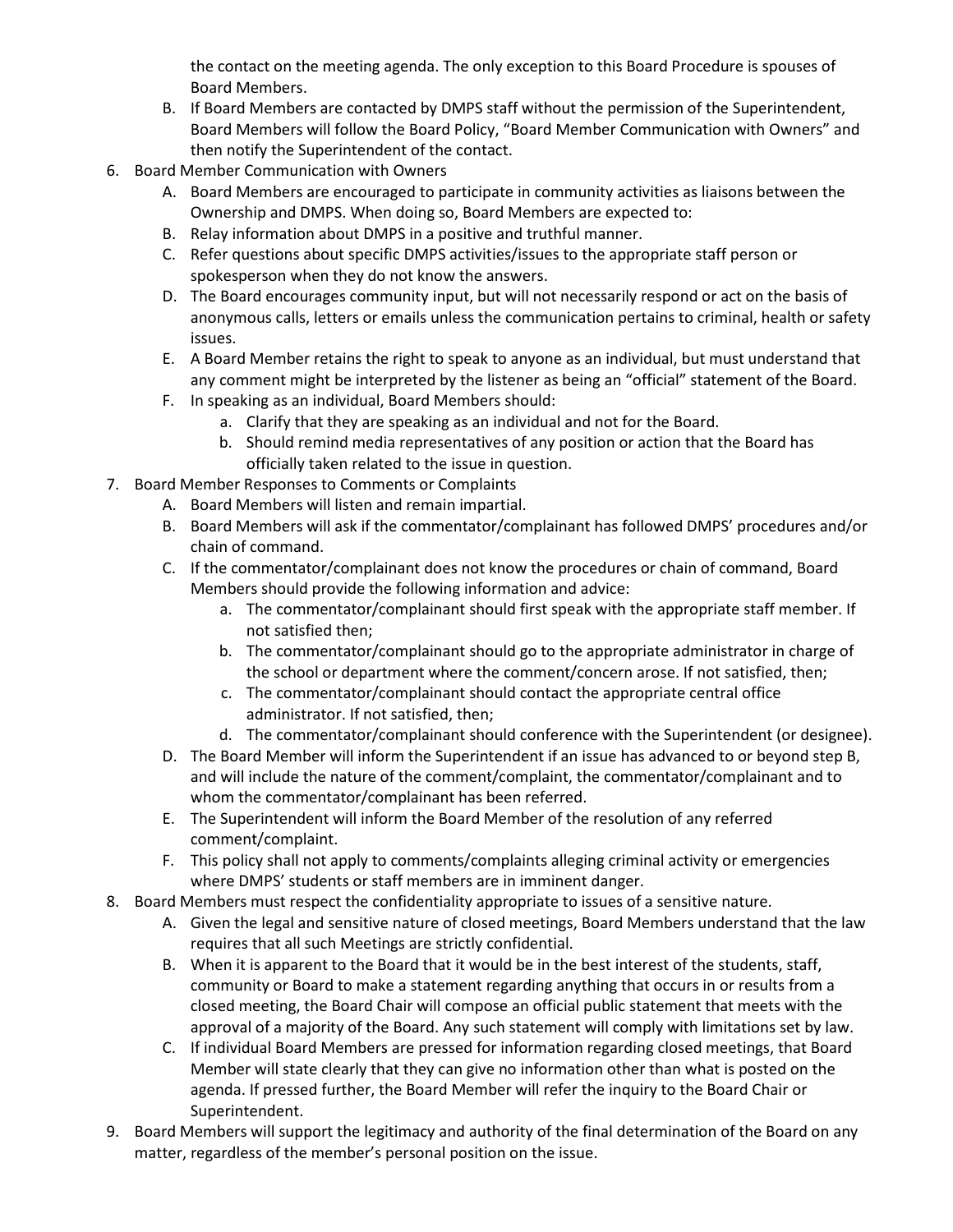- 10. If an individual Board Member is found to be in violation of his or her responsibilities either pursuant to this Code of Conduct or Iowa law, the Board may take action which includes but is not limited to the following: scheduling a meeting with the Board Chair or Vice Chair and legal counsel to address the violations; a written letter of reprimand from the Board Chair, or in the event the Chair is in violation, from the Vice Chair; subjecting the member who is in violation to reprimand or censure at a board meeting; forwarding information regarding the member's violation(s) to outside agencies for further investigation and action.
- 11. The Board may vote by a simple majority to publicly admonish a Board Member after only one undisclosed conflict of interest so long as in all other respects the Board follows the "Concerns About Board Member Performance" Board Policy (GP 1.3).
- 12. The Board may vote by a simple majority to publicly report the Board Member to the Iowa Ethics and Campaign Disclosure Board.
- 13. The Board may vote by a simple majority, after conferring with legal counsel, to publicly report the Board Member to the Iowa Attorney General and/or local prosecutor when appropriate.

Iowa Code §§ 55; 66B.2A; 71.1; 277.27; 279.7A; 301.28 (2007). [Revised September 1, 2015]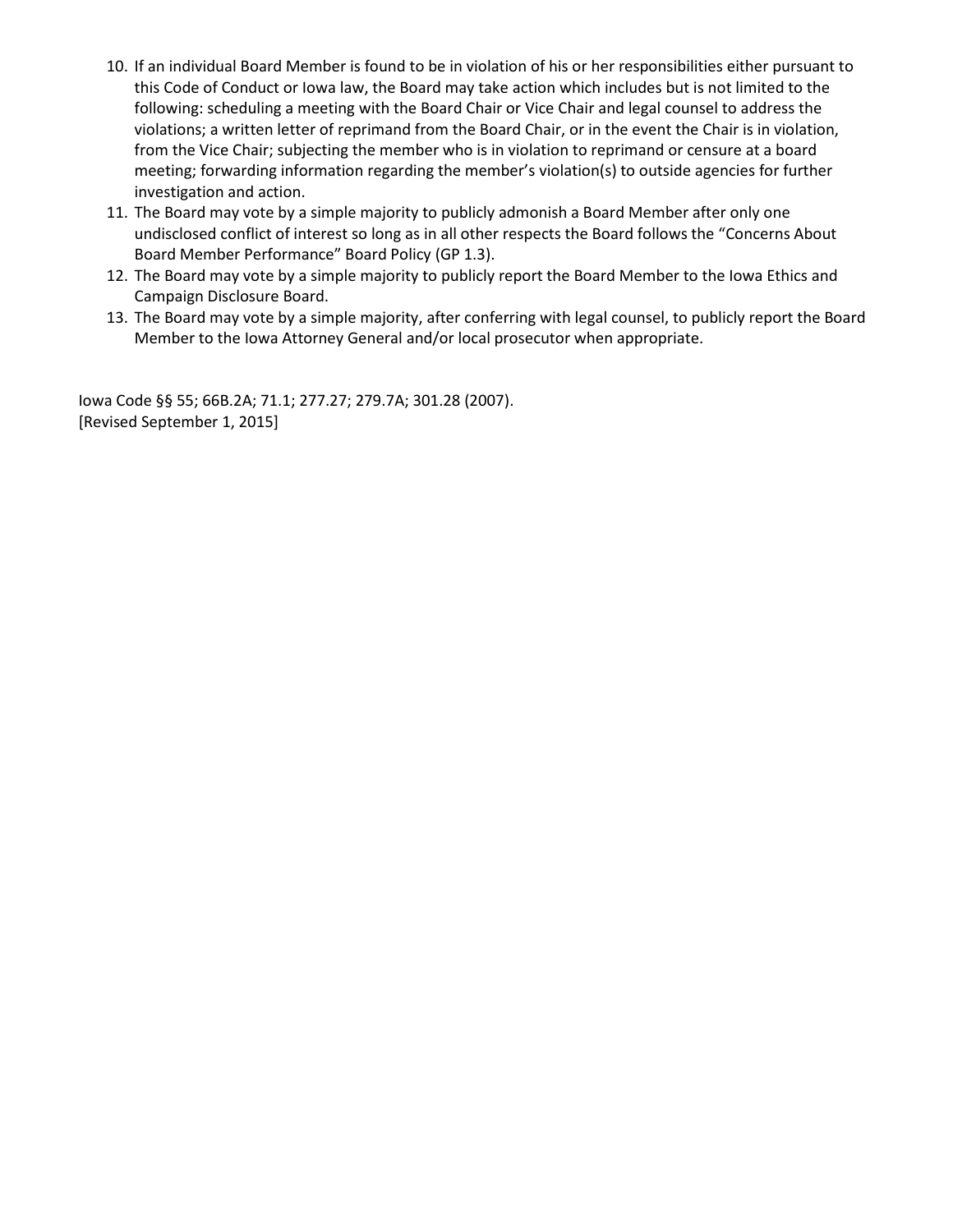# **GOVERNANCE PROCESS 1.7: DIRECTORS' INDIVIDUAL RESPONSIBILITIES**

The Board consists of four members elected by Director Districts and three members elected at-large. The individual and collective participation of its members is integral to the leadership success of the Board.

Therefore, each Board Member is expected to fulfill the following responsibilities:

- 1. Attendance As contemplation, deliberation and decision-making require collaboration and participation, Board Members are expected to attend Board meetings, work sessions, and fulfill committee assignments.
- 2. Preparation and Participation Board Members will prepare for Board meetings, work sessions, and committee meetings and will participate productively in discussions.
	- A. The Superintendent will ensure that all necessary or requested information is supplied to the Board Members to allow for informed decisions. Agenda packets will be electronically posted and delivered no less than seven (7) calendar days in advance.
	- B. Board Members will read and study the packet prior to each meeting.
	- C. If Board Members wish to have additional materials or information prior to the meeting, they should direct their individual requests for additional materials or information to the Superintendent (or designee) and Board Chair as soon as possible no later than noon the Monday before a Board Meeting. The Superintendent (or designee) will ensure that any such additional materials or information are provided to all Board Members.
	- D. The Superintendent (or designee) will ensure that any additional materials or information is provided to all Board Members. If a Board Member has requested information or materials, and the request has been denied or delayed in such a manner that the Board Member feels that they will not be able to make an informed decision, the request for information will be placed on the regular agenda.
		- a. If the Board determines that the request should be honored, the Board and the Superintendent will determine the appropriate timeline and means for presentation to the Board Members and the agenda item will be pulled from that agenda.
	- E. If the Superintendent determines that a request for additional information or materials is not readily available, would interfere with DMPS operations, or cannot reasonably be prepared before the Board Meeting, the Superintendent (or designee) will notify the Member requesting the materials or information and the Board Chair that the request cannot be fulfilled and why. If requested information is not available, the Superintendent will inform the Board Member at least four (4) hours prior to the beginning of the regular Board Meeting.
	- F. The Board may table an item if sufficient information is not provided in a timely manner.
- 3. Nothing in this Board Policy shall be construed to limit a Board Member's ability to ask questions during the Board Meeting.
- 4. The Board may pull an item from the agenda if a majority of Members agree that sufficient information was not provided in a timely manner to make an informed decision on the item.
	- A. The Superintendent will ensure that all necessary or requested information is supplied to the Board Members to allow for informed decisions. Agenda packets will be electronically posted and delivered no less than seven (7) calendar days in advance.
	- B. Board Members will read and study the packet prior to each meeting.
	- C. Board Members will direct agenda related questions to the Superintendent (or designee), according to Board Policy.
- 5. Board Member Performance at Meetings: All Board Members are expected to conduct themselves professionally and in accordance with their written commitment to the Board Member Code of Conduct during all meetings and public forums. Examples of behavior that will not be tolerated are rude remarks, interruptions, yelling, name calling and disrespectful verbal or body language.
	- A. During Board Meetings, all members will conduct themselves according to such rules or procedures as the Board or Board Chair may adopt from time to time.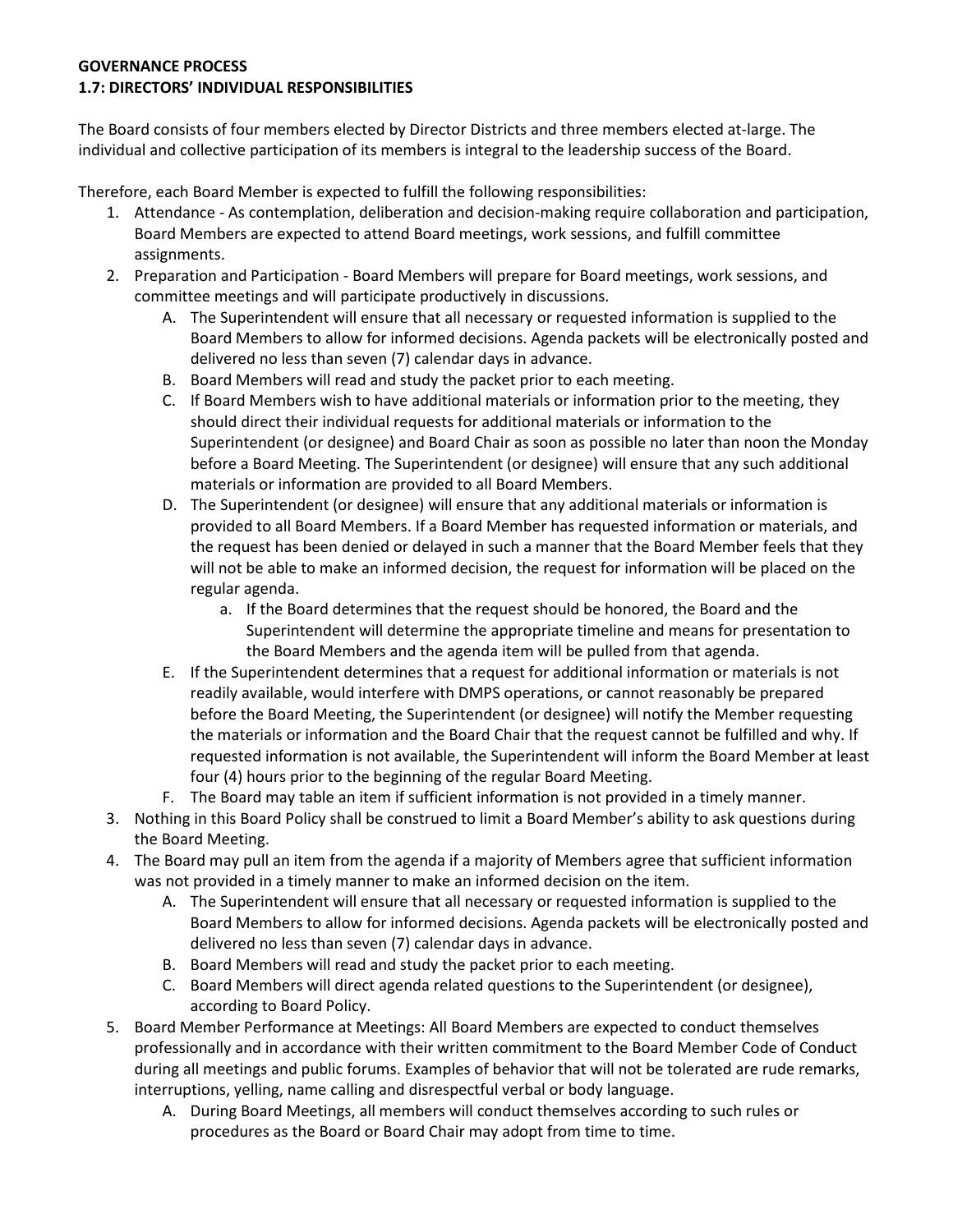- B. If, during a meeting or public forum, any Board Member conducts themselves in a manner that is intolerable or prevents the accomplishment of goals, the Board Chair may adjourn the meeting. If a majority of the Board affirmatively votes to overturn the adjournment then the meeting must continue.
- C. Differences of opinion, if respectfully submitted, are not to be construed as unacceptable behavior but rather as alternate views on a subject and should be encouraged.
- 6. Members as Individuals: The Superintendent is accountable only to the Board as an organization, and not to individual Board Members. Therefore, the relationship between the Superintendent and individual members of the Board, including the Chair, is collegial, not hierarchical.
- 7. Volunteerism: Board Members are encouraged to be involved in District activities. Members of the Board choosing, as individuals, to volunteer in operational capacities in the District are subject to the direct supervision of the Superintendent or responsible staff person.
- 8. Stakeholder Input: Board Members should consider all input brought forward by and actively solicited from individuals and groups including those in Director Districts elected to when applicable, making final decisions in the best interest of the whole District placing the needs of all students at the forefront.
- 9. School Level Data: The Board will have access to data disaggregated by attendance center for consideration in informing understanding and/or decisions regarding District level resource allocation and/or systems improvement and/or governance improvement. Individual attendance centers will not be identified by name when school level data is presented in monitoring reports and Board Members will exercise caution during public discussion in specifying attendance centers. Neither the Board nor Board Members will use school level data to rank attendance centers or attendance center performance or to evaluate attendance center leadership and/or staff. The Board will review the data portal annually to determine need for changes to types and/or categories of data provided.

[Revised August 1, 2017] [Revised June 5, 2018]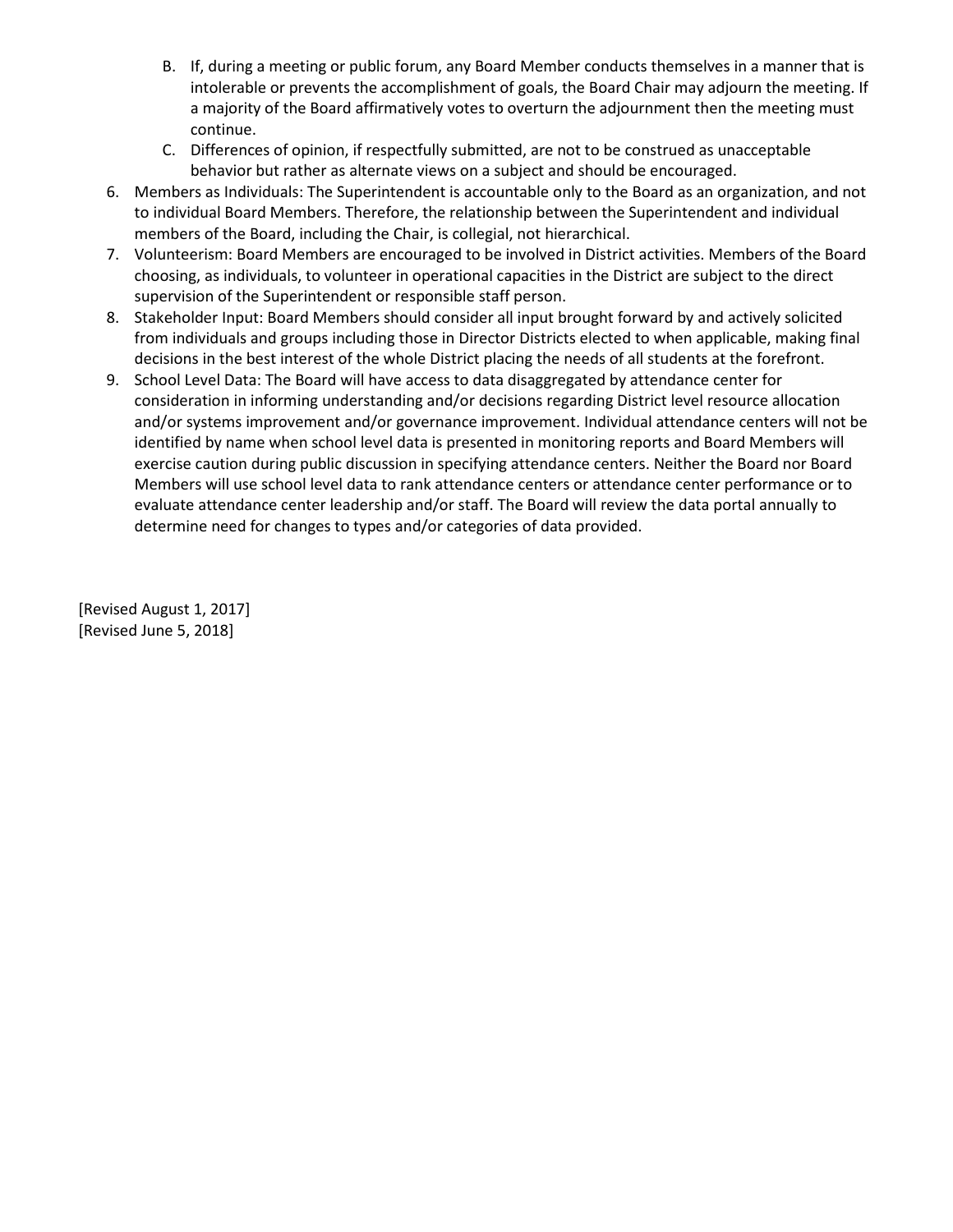#### **GOVERNANCE PROCESS 1.8: BOARD MEMBER VISITS TO SCHOOLS**

- 1. Board Members are encouraged to visit any school.
- 2. Individual Board Members should inform the Superintendent of any desired visit twenty-four (24) hours in advance of the visit unless the Board Member is attending a function to which the Principal has invited them. If the Superintendent determines that the desired date and time is inappropriate for any reason, the Superintendent shall work with the Board Member to identify an appropriate date and time. This Board Policy applies to individual Board Members, not Board Committees.
- 3. Board Members must check in at the Principal's office following district guidelines and must have their identification badge visible.
- 4. All visits are to be escorted or directed by the Principal (or designee).
- 5. Board Members will not interrupt scheduled learning periods or interfere with the learning process.
- 6. Board Members will not assume a supervisory or evaluative role with staff or students.
- 7. Board Members will not assume a participator role with staff or students unless specifically requested by the Principal (or designee).
- 8. This Board Policy does not pertain to visits as a parent, as a spectator to school events or other events open to the general public.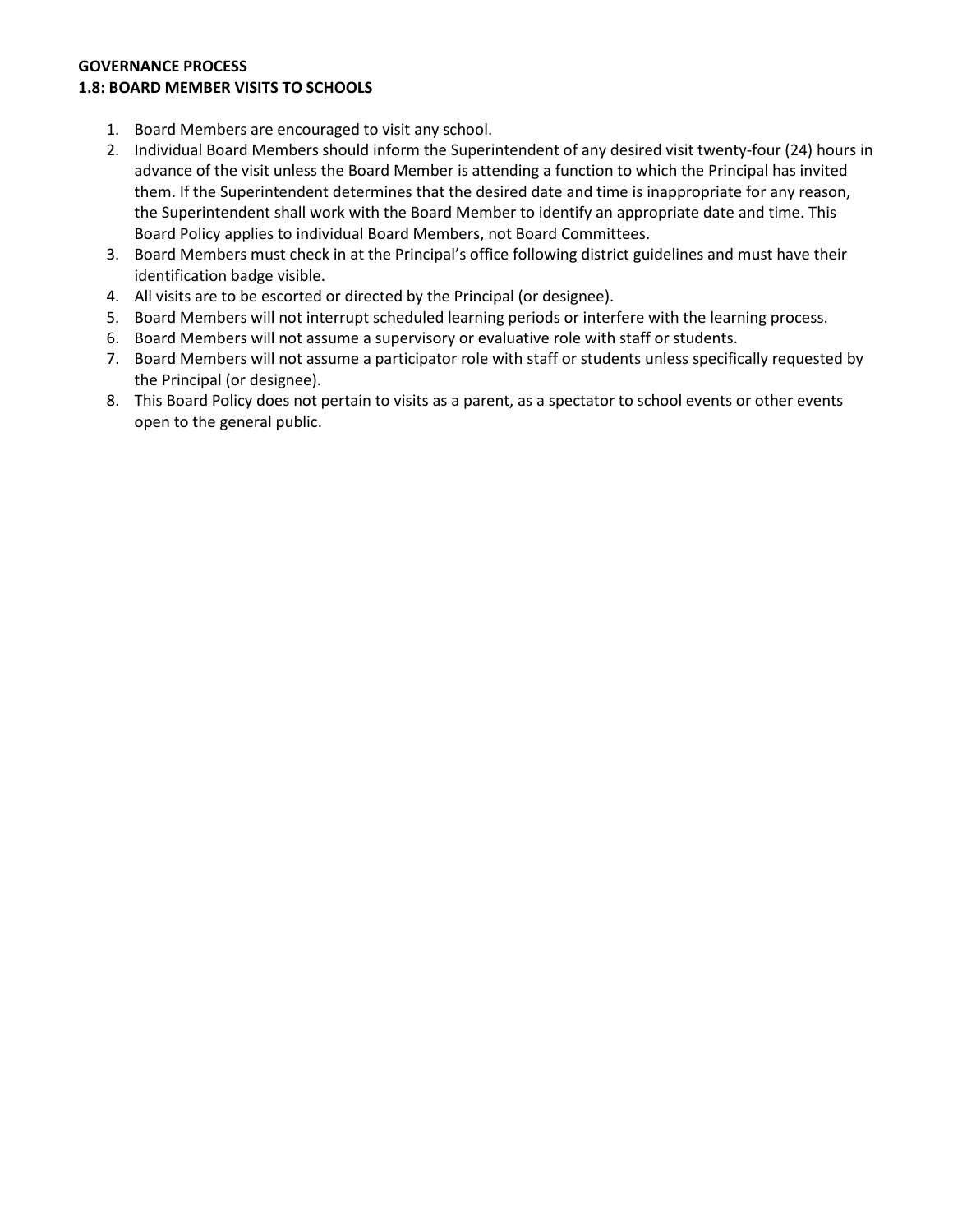# **GOVERNANCE PROCESS 1.9: BOARD COMMITTEE PRINCIPLES**

Board committees, when used, have one essential role -- to strengthen and support the work of the Board as a whole to reach the Board's Student Expectations. Board committees are not to interfere with delegation from Board to the Superintendent, or from the Superintendent to other staff.

Accordingly:

- 1. Board committees are to help the Board do its job, not to help, advise or exercise authority over staff.
- 2. Board committees most commonly assist the Board by undertaking activities not delegated to the Superintendent, by preparing policy alternatives and implications for Board deliberation, or by performing specific monitoring functions. Board committees will normally not have direct involvement with current staff operations.
- 3. Board committees may not speak or act for the Board except when formally given such authority for specific and/or time-limited purposes. The Board will carefully state its expectations and committee authority (in the "Board Committee Structure" policy) in order not to conflict with authority delegated to the Superintendent.
- 4. This policy applies to any group formed by Board action, whether or not it is called a committee and regardless of whether the group includes Board Members.
- 5. Board Members may serve on other boards, committees and councils because of their status as elected officials. In these situations, the Board Member does not serve in the official capacity as the Board representative, but as an individual.
- 6. Terms of service on committees will be reviewed by the Board Officers annually.

[Revised August 1, 2017]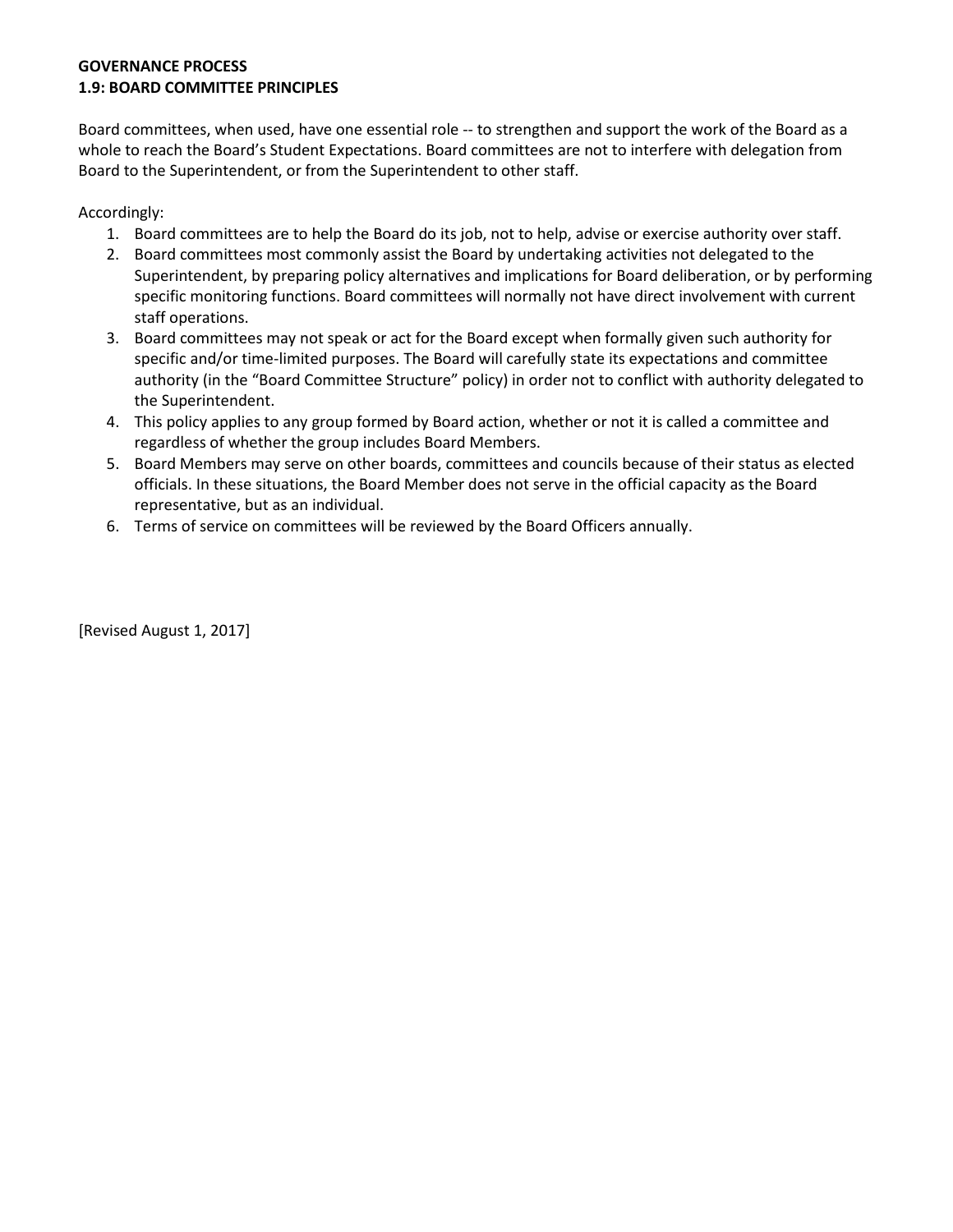#### **GOVERNANCE PROCESS 1.10: BOARD COMMITTEE STRUCTURE**

A committee is a Board committee only if its existence and charge come from the Board, regardless of whether its composition includes Board Members and are those set forth in this policy. The Board committees are advisory in nature and shall not be authorized to create or change policy. Board Committees shall include both standing committees and ad hoc committees. Unless otherwise stated, an ad hoc Board Committee will cease to exist when its task is complete. Unless otherwise specified, the Superintendent, or his/her staff designee, will serve as a non-voting member of each committee. Committee meetings comprising a quorum are posted and are subject to open meetings law.

Standing Committees:

- 1. Board Development Committee
	- A. Purpose: Arrangement of orientation/training of new and existing Board Members in the Board's governing process and strategic issues of the Board's choosing.
	- B. Authority: To expend resources within approved Board budget to ensure that members are provided with proper orientation and training. Management time will be determined on an asneeded basis.
	- C. Board Composition: Board Chair, Vice Chair, and Superintendent
- 2. Audit Committee
	- A. Purposes: to fulfill duties as stated in the Audit Committee
	- B. Authority: To direct work of internal and external auditors and to use management time as needed for administrative support for all matters related to the audit functions of the DMPS Board
	- C. Composition: One Board Member and one alternate
- 3. Superintendent Compensation Committee
	- A. Purpose: To develop recommendations for annual Superintendent compensation package for Board consideration in concurrence with the Superintendent's review.
	- B. Authority: To incur costs to include compensation surveys and for outside counsel to draft contract.
	- C. Board Composition: Board Chair and three other Board Members
- 4. Des Moines Teachers Retirement System
	- A. Purpose: The Board serves as trustees of the retirement system for District employees who choose to participate in the DMTRS plan as opposed to IPERS.
	- B. Authority: The DMTRS Plan provides for an Advisory Committee to assist the Board with respect to the management, administration, and investment of Plan assets and the consideration of any amendment of the Plan.
	- C. Board Composition: One Board Member
- 5. Legislative Education and Advocacy Committee
	- A. Purpose: To effectively engage the larger community in the support of our district through coalition-building, communication, and advocacy for state policy that elevates student success.
	- B. Authority: To expend resources within the approved Board budget to create a plan and platform to provide opportunities to educate its members and the community at large regarding school finance, the legislative process, school district initiatives and legislative impact, and other relevant topics. To strategically advocate for District legislative priorities approved by Board action. To expend resources within approved Board budget for activities and materials as needed to implement advocacy strategy facilitated through a "Community Legislative Action Team (CLAT)" – a non-partisan group of volunteers.
	- C. Board Composition: Three Board Members; committee chair shall be appointed by the board chair.

[Revised August 1, 2017] [Revised January 8, 2019]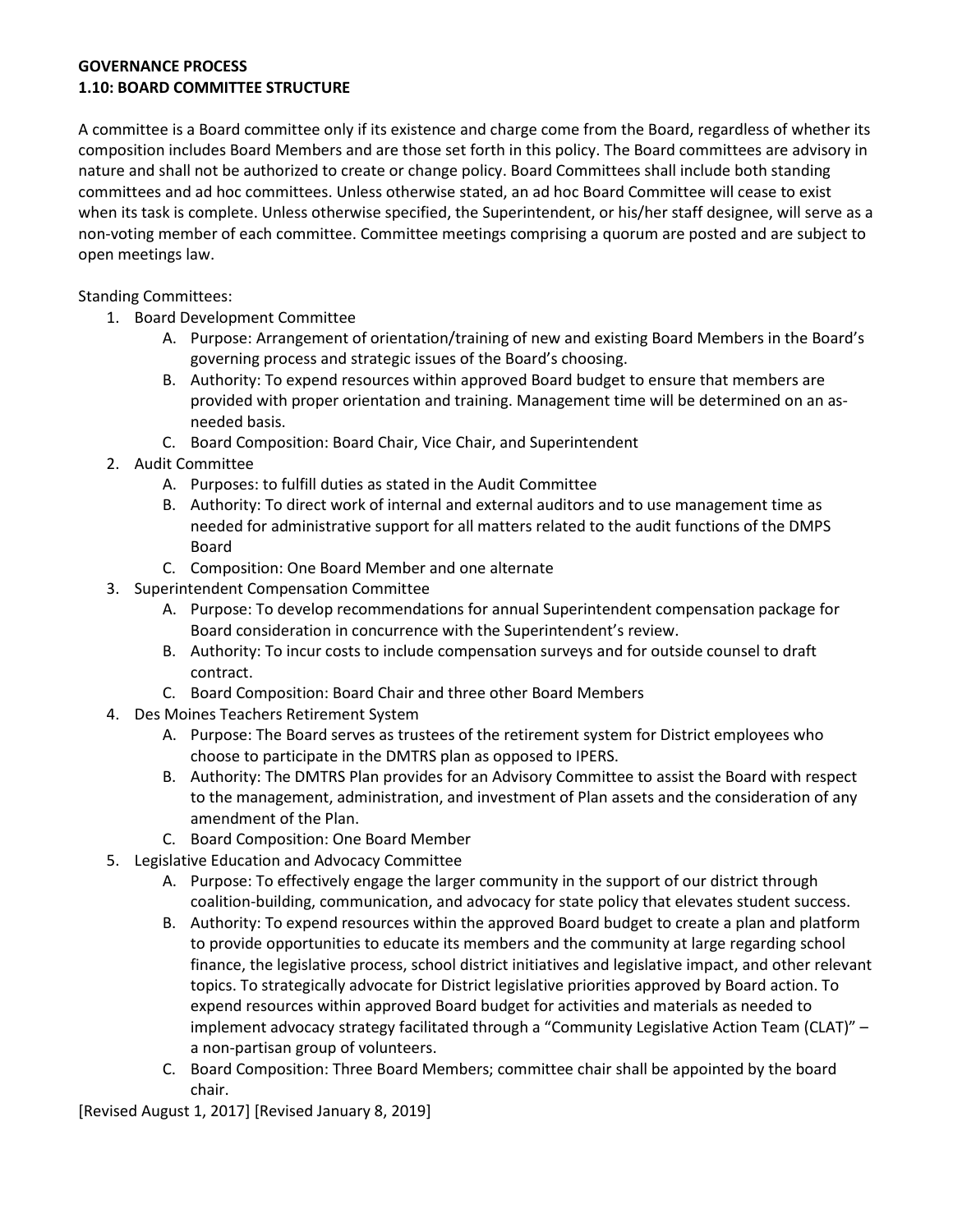# **GOVERNANCE PROCESS 1.11: GOVERNANCE BUDGET**

The Board will consciously invest in its ability to govern competently and wisely.

Accordingly:

- 1. Board skills, methods, and supports will be sufficient to assure governing with excellence.
	- A. Training and retraining will be used appropriately to orient new Board Members, and to maintain and increase existing Board Member skills and knowledge.
	- B. Outside monitoring assistance, including fiscal audit, will be arranged as needed so that the Board can exercise confident control over organizational performance.
	- C. Engagement and outreach strategies will be used as needed to ensure the Board understands owner viewpoints and values.
	- D. Costs may include but are not limited to: board training; travel/reimbursements (attendance at conferences, workshops, Board meetings, etc.); audit and other third-party monitoring of organizational performance; Board-hosted community linkage/outreach events; Board meeting and retreat costs; and Board committee functions.
- 2. The Board will establish its Governance budget for the next fiscal year within the regular yearly budget cycle.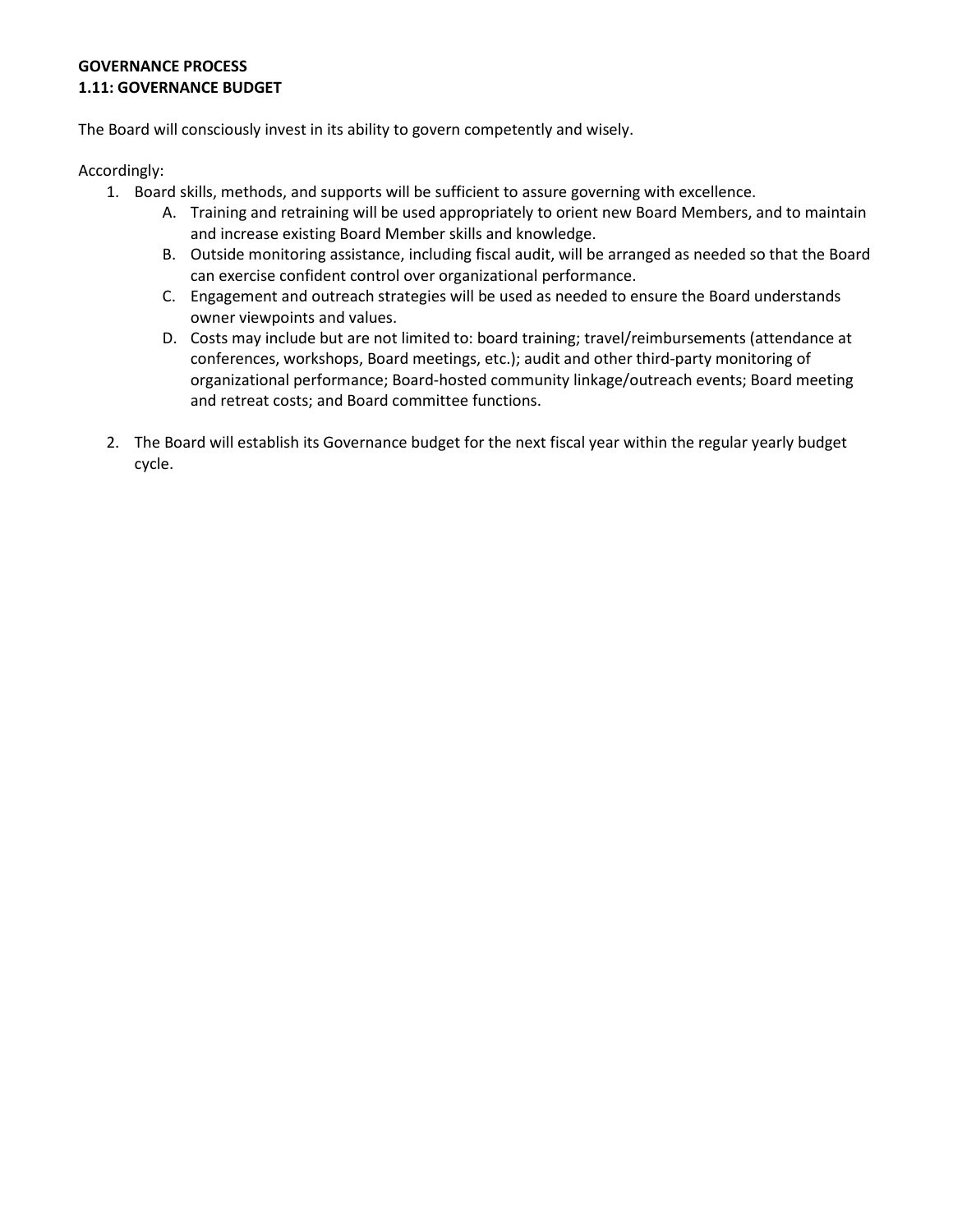### **MANAGEMENT LIMITATIONS 2.0: GENERAL EXECUTIVE CONSTRAINT**

The Superintendent shall not cause or allow any practice, activity, decision or organizational circumstance that is unlawful, imprudent, or in violation of commonly accepted business and professional ethics and practices.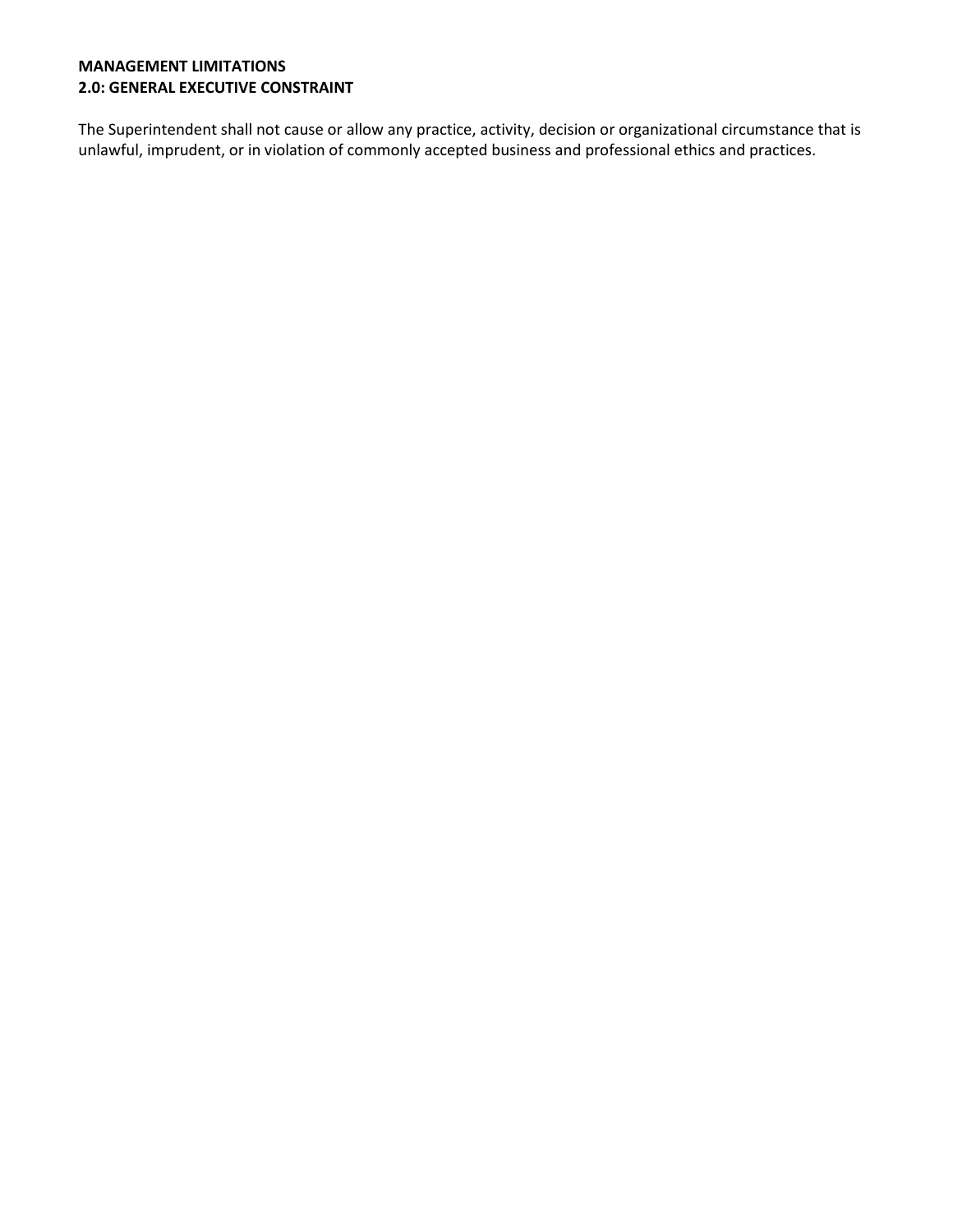# **MANAGEMENT LIMITATIONS 2.1: TREATMENT OF STUDENTS**

With respect to interactions with students, the Superintendent shall not cause or allow conditions or procedures that are inequitable, unfair, unsafe, untimely, undignified or unnecessarily intrusive.

Without limiting the above, the Superintendent shall not:

- 1. cause conditions or allow environments where students experience barriers to the opportunity for equal benefit, where students feel unwelcome, undervalued, disconnected from their attendance centers on the basis of race, color, national origin, gender, disability, religion, creed, sexual orientation, gender identity or socioeconomic status.
- 2. cause conditions or allow environments that contribute to the school to prison pipeline including the employ of School Resource Officers (SROs) without a professional development structure reflective of the District's Equity Plan.
- 3. Operate without a districtwide equity plan that establishes long-term goals with interim goal-progress measures as a system of internal progress monitoring.
- 4. Operate without a professional development plan for Superintendent, chiefs, teachers, and staff around outcomes related to cultural proficiency
- 5. Cause or allow conditions that disengage &/or exclude students from opportunities to convey their diverse interests and needs
	- A. Operate without promoting ongoing shared responsibility for learning and support of the education system within diverse student populations; and
	- B. Operate without promoting and supporting a structure for broad student involvement in the education system including extracurricular, co-curricular, and other activities based on student interest, age, and community need; and
	- C. Acting without integrity or fairness or in an unethical manner through dialogue and/or other interactions.

[Revised August 1, 2017] [Revised January 22, 2019] [Revised May 21, 2019] [Revised October 1, 2019]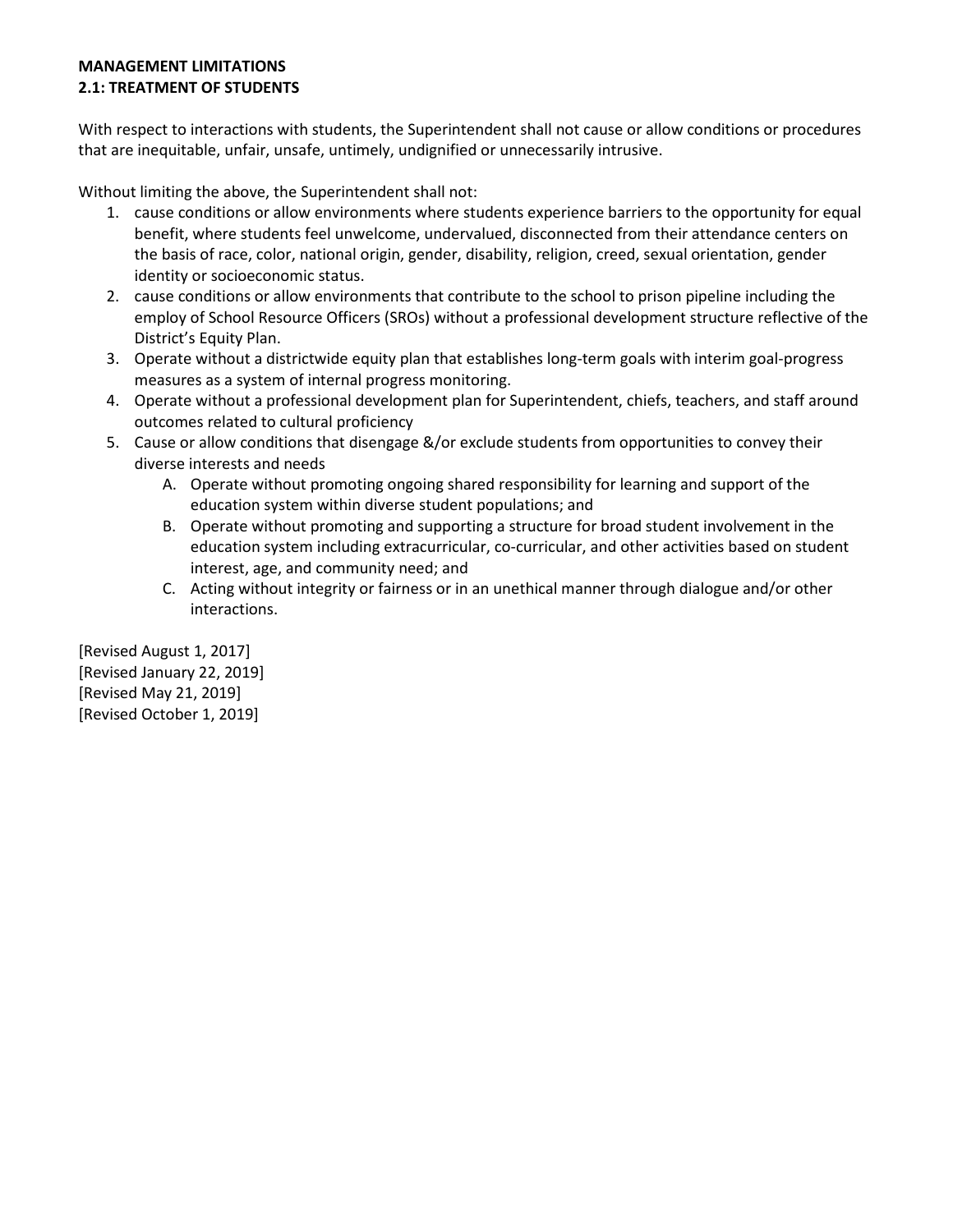# **MANAGEMENT LIMITATIONS 2.2: TREATMENT OF PARENTS, FAMILIES, AND COMMUNITY**

With respect to the treatment of parents, families, and community, the Superintendent shall not allow conditions that are inequitable, unsafe, unfair, and undignified or that lead to misunderstanding or ignorance of the profile of the Des Moines Public Schools community.

Without limiting the above, the Superintendent shall not:

- 1. Operate without promoting and supporting a structure for family and community involvement in the education system and establishing and maintaining a welcoming culture and climate for families and community conducive to improving student learning.
- 2. Operate without engaging parents, families, and community in a timely and accessible manner when major issues come forward including those representing a significant reallocation of resources for an attendance center or representing a significant change to the educational experience for students and families.
- 3. Cause or allow conditions that disengage and/or exclude families or community members from the District or from opportunities to convey diverse interests and needs, or that impede mobilization of community resources including, but not limited to:
	- A. Operating without communicating with parents, families, and the community in a way that does not recognize the diversity of experiences represented by the populations served by DMPS including language and literacy, and is not culturally competent/sensitive
	- B. Acting without integrity or fairness or in an unethical manner through dialogue and/or other interactions.
- 4. Operate without facilitating the connections of students and families to the health and social services that support a focus on learning.
- 5. Operate without appropriate strategies to respond to and influence the larger political, social, economic, legal, and cultural context to reach desired Student Outcome goals including, but not limited to:
	- A. Operating without collaboration with service providers and other decision-makers to improve teaching and learning
	- B. Operating without advocating for the welfare of all members of the learning community.
- 6. Operate without a coordinated strategy for Board-Superintendent representation for key events and linkage opportunities in the community including, but not limited to:
	- A. Superintendent attendance at the full duration of each CLAT coffee during the legislative session
	- B. Superintendent's equitable attendance at events held in each feeder pattern (Galas, extracurricular activities, etc.)
	- C. Superintendent's attendance at community listening sessions when held by the Board
	- D. Notification of/arrangement for the Board and/or Board members to attend events hosted by and/or sponsored by the District

[Revised August 1, 2017] [Revised May 21, 2019]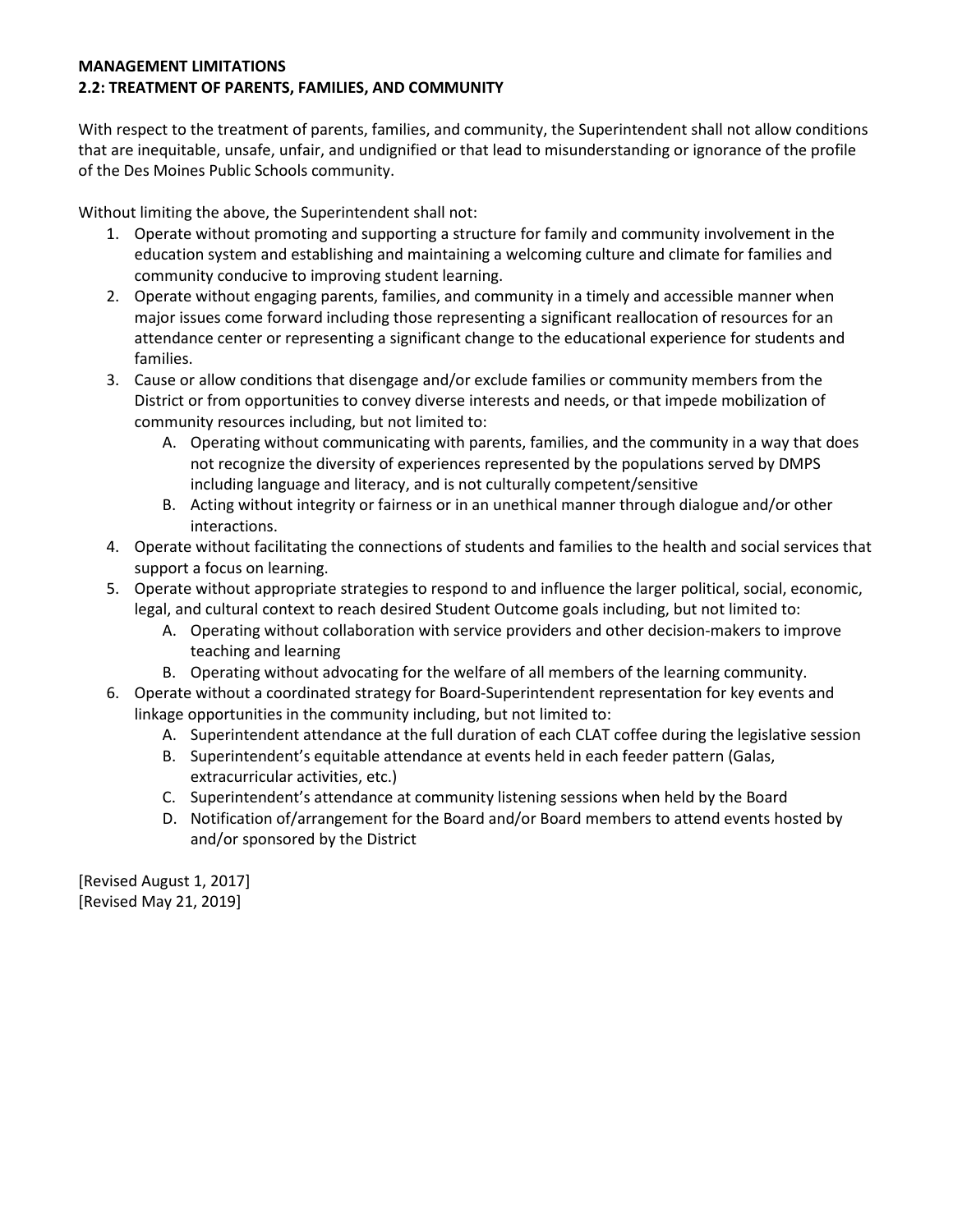# **MANAGEMENT LIMITATIONS 2.3: TREATMENT OF STAFF**

With respect to the treatment of staff (including employees, independent contractors, and volunteers), the Superintendent shall not cause or allow conditions that

are disorganized or unclear, unsafe, unfair, inequitable, or undignified.

Accordingly, the Superintendent shall not cause DMPS to:

- 1. Operate without sufficient written rules, expectations, and processes or those, whether written or not, that:
	- A. Subject staff to rules or expectations that are unachievable or confusing;
	- B. Leave staff an ineffective or a biased method of resolving appropriate concerns;
	- C. Subject staff to wrongful conditions, including nepotism or preferential treatment based on personal or unprofessional reasons;
	- D. Fail to avoid conflict(s) of interest;
	- E. Fail to provide for appropriate protective child abuse, sexual harassment, and anti-bullying and intimidation policies that are communicated to staff, volunteers, and administrative personnel.
- 2. Retaliate against an employee for reporting to management or to the Board of Directors acts or omissions by personnel, management, or the Board of Directors, that the employee believes, in good faith and based on credible information, constitutes a violation of state or federal law or a governing policy of the Board.
- 3. Prevent staff from appealing a complaint to the Board when (a) all internal complaint procedures have been exhausted and (b) the employee provides a substantive and credible allegation that Board policy has been violated. This subsection does not apply to grievances as contemplated under any collective bargaining agreements including those governing the Des Moines Education Association and the American Federation of State, County and Municipal Employees.
- 4. Refuse to negotiate with employee bargaining representatives over non-mandatory but permissible subject matters, including:
	- 1. Hours
	- 2. Vacations
	- 3. Holidays
	- 4. Leaves of Absence (except political leaves)
	- 5. Job classifications
	- 6. Health & Safety (except health insurance)
	- 7. In-Service Training
	- 8. Grievance Procedures
	- 9. Seniority
	- 10. And other items mutually agreed upon which do not compromise achievement toward Student Expectations or compliance with Management Limitations 2.4, 2.5, and 2.6.
- 5. Be in violation of any rules or regulations as they relate to the collective bargaining agreement of DMPS employees and/or any terms of any agreements reached between DMPS and respective employee groups.
- 6. Permit staff to be unprepared to deal with emergency situations.
- 7. Allow staff to be unaware or uninformed of the Superintendent's interpretations or operational definition for this policy.

[Revised May 17, 2016] [Revised October 8, 2018] [Revised May 21, 2019] [Revised October 1, 2019]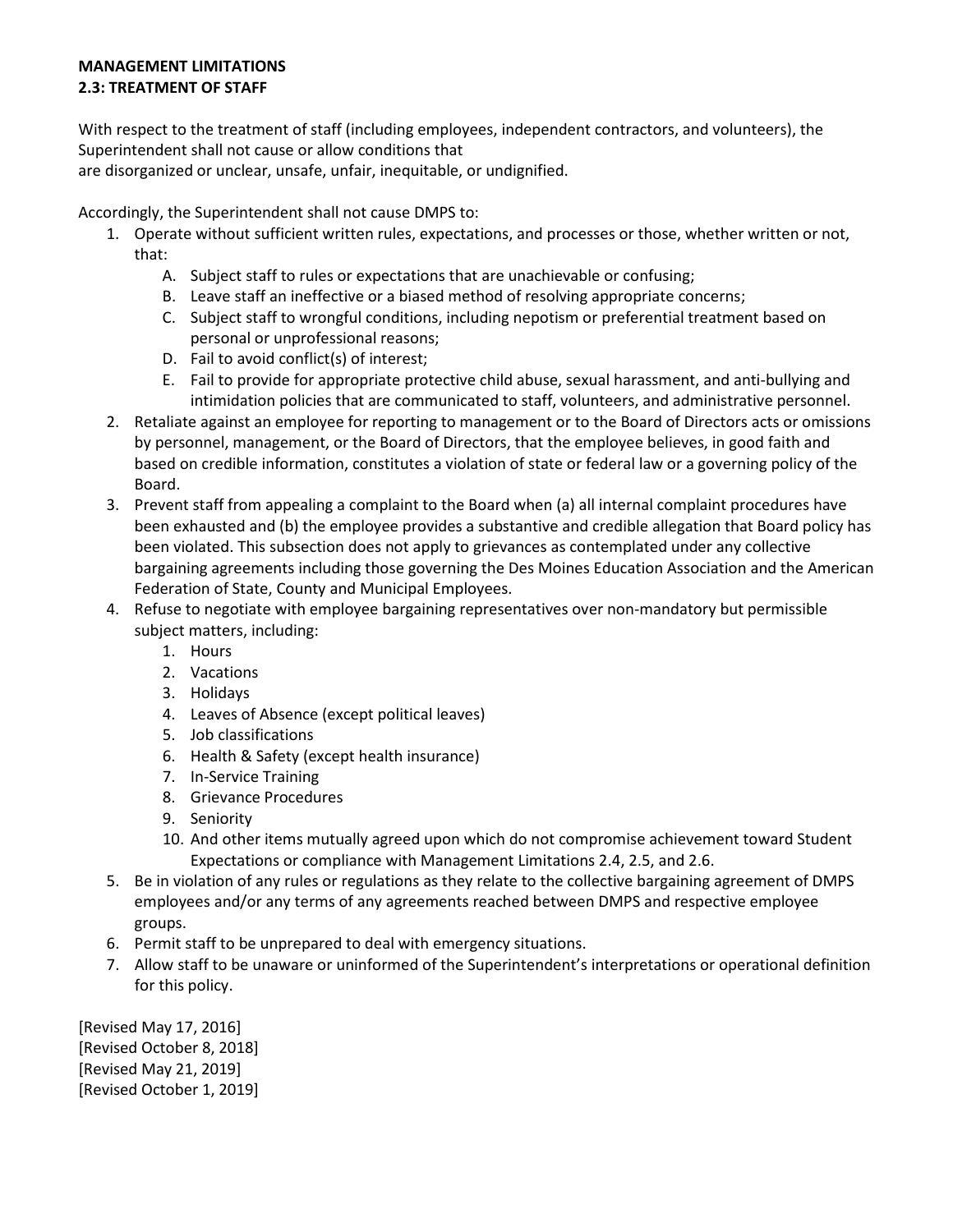# **MANAGEMENT LIMITATIONS 2.4: FINANCIAL CONDITION AND ACTIVITIES**

With respect to actual ongoing condition of the district's financial resources, the Superintendent shall not cause or allow the development of fiscal jeopardy or a material deviation of actual expenditures from the Board's Student Expectations Policy.

Accordingly, the Superintendent shall not:

- 1. Fail to provide quarterly summaries of the financial condition of the district.
- 2. Fail to settle district payroll obligations and payables in a timely manner.
- 3. Fail to implement prudent competitive quoting procedures for all facility improvement projects in an amount that meets or exceeds the competitive quote threshold as established by Iowa law.
- 4. Fail to implement prudent competitive bidding procedures for all facility improvement projects in the amount of \$100,000 or more.
- 5. Fail to implement prudent competitive procedures, including but not limited to RFPs, for purchasing products and securing contractual and professional services.
- 6. Obligate the district to contracts or expenditures greater than \$100,000.
- 7. Acquire, lease, or dispose of real property.
- 8. Invest funds in securities contrary to state law.
- 9. Allow tax payments or other governmental ordered payments or filings to be overdue or inaccurately filed.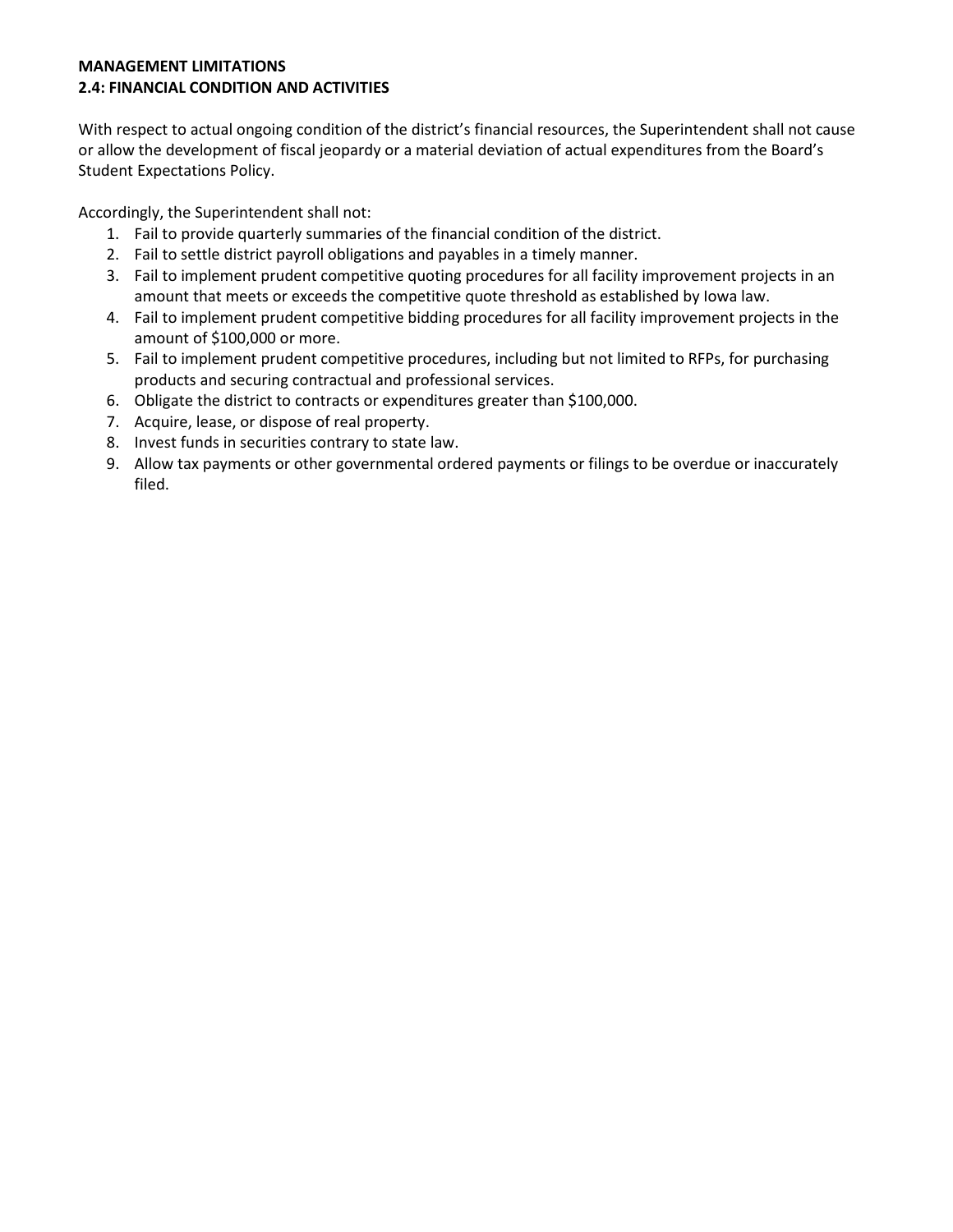#### **MANAGEMENT LIMITATIONS 2.5. ASSET PROTECTION**

The Superintendent shall not allow district assets to be unprotected, inadequately maintained, inadequately or inappropriately used or unnecessarily risked.

Accordingly, the Superintendent shall not:

- 1. Allow there to be inadequate insurance to protect the district's assets, including but not limited to coverage for theft, casualty, institutional liability, board and officer liability, and employee theft and dishonesty.
- 2. Fail to employ risk management practices to minimize exposure of the district, its board, or staff to claims of liability.
- 3. Incur indebtedness (i.e. anticipatory warrants, general obligations or revenue bonds, and capital loan notes.)
- 4. Subject facilities and equipment to improper wear and tear or insufficient maintenance.
- 5. Allow any purchase where there exists a real conflict of interest or the appearance of a conflict of interest.
- 6. Fail to protect district-owned intellectual property, information, and files from loss or significant damage or theft.
- 7. Receive, process, or disburse funds under controls insufficient to meet the Board-appointed auditor's standards (as set forth in the Management Letter and/or other correspondence) or compromise the independence of the Board's audit.
- 8. Endanger the district's public image, its credibility, or its ability to accomplish Student Expectations.
- 9. Receive funds or contributions from, nor enter into contracts, obligations, or associations with individuals, organizations, or entities that are not consistent with the mission and purpose of the district, the administrative policies and procedures, or hinder the district's ability to achieve its Student Expectations.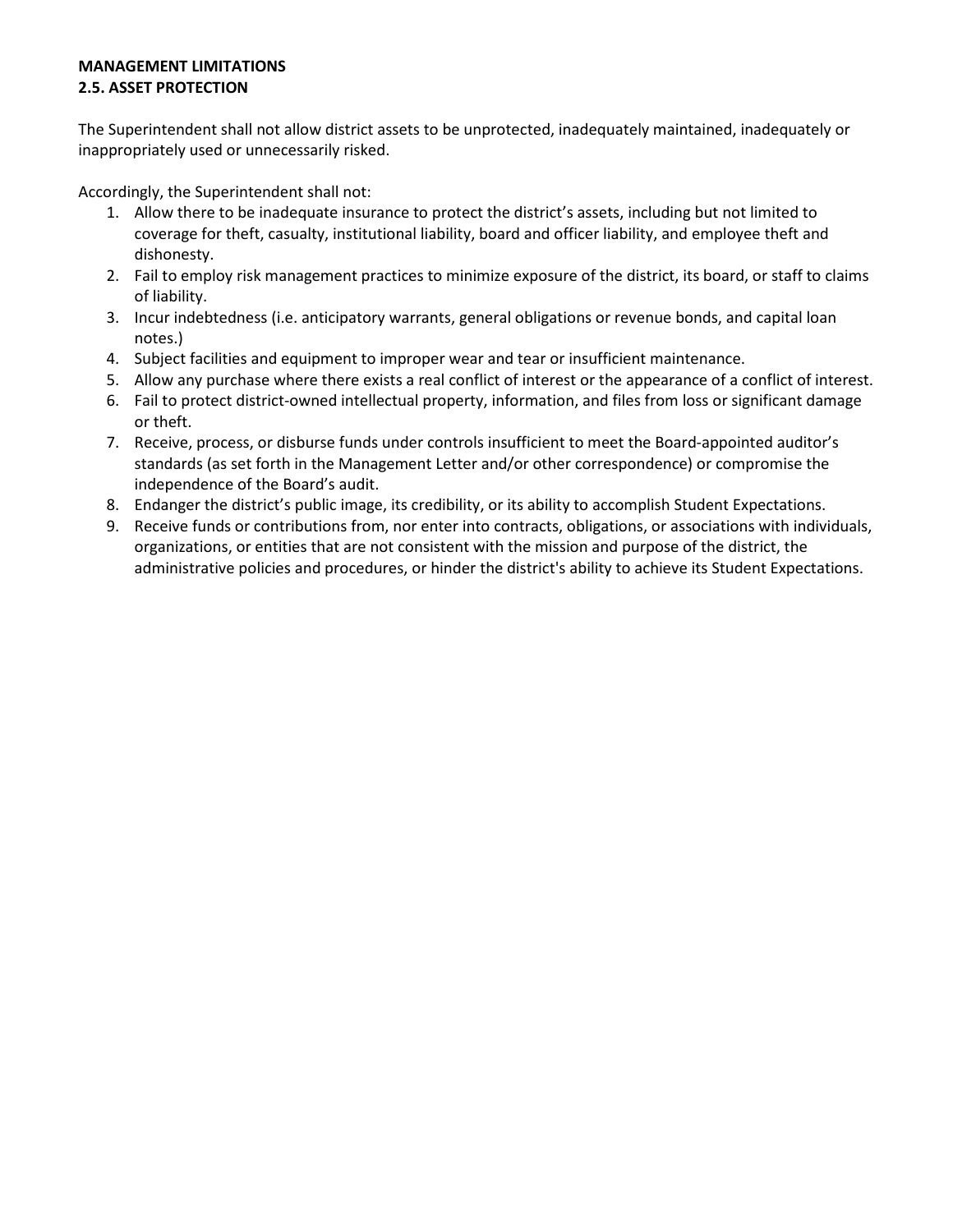#### **MANAGEMENT LIMITATIONS 2.6. FINANCIAL PLANNING/BUDGETING**

Financial planning for any fiscal year or the remaining part of any fiscal year may not deviate materially from the Board's Student Expectations Policy or risk financial jeopardy.

Accordingly, the Superintendent shall not present a budget that:

- 1. Falls below a 15% solvency ratio for the General Fund.
- 2. Falls below a 15% unspent spending ratio for the General Fund.
- 3. Creates a situation or condition described as unacceptable in the "Financial Conditions and Activities."
- 4. Omits credible projections of revenues and expenses and disclosure of planning assumptions.
- 5. Plans the expenditure of more funds than are projected to be received in any fiscal year.

[Revised December 8, 2015]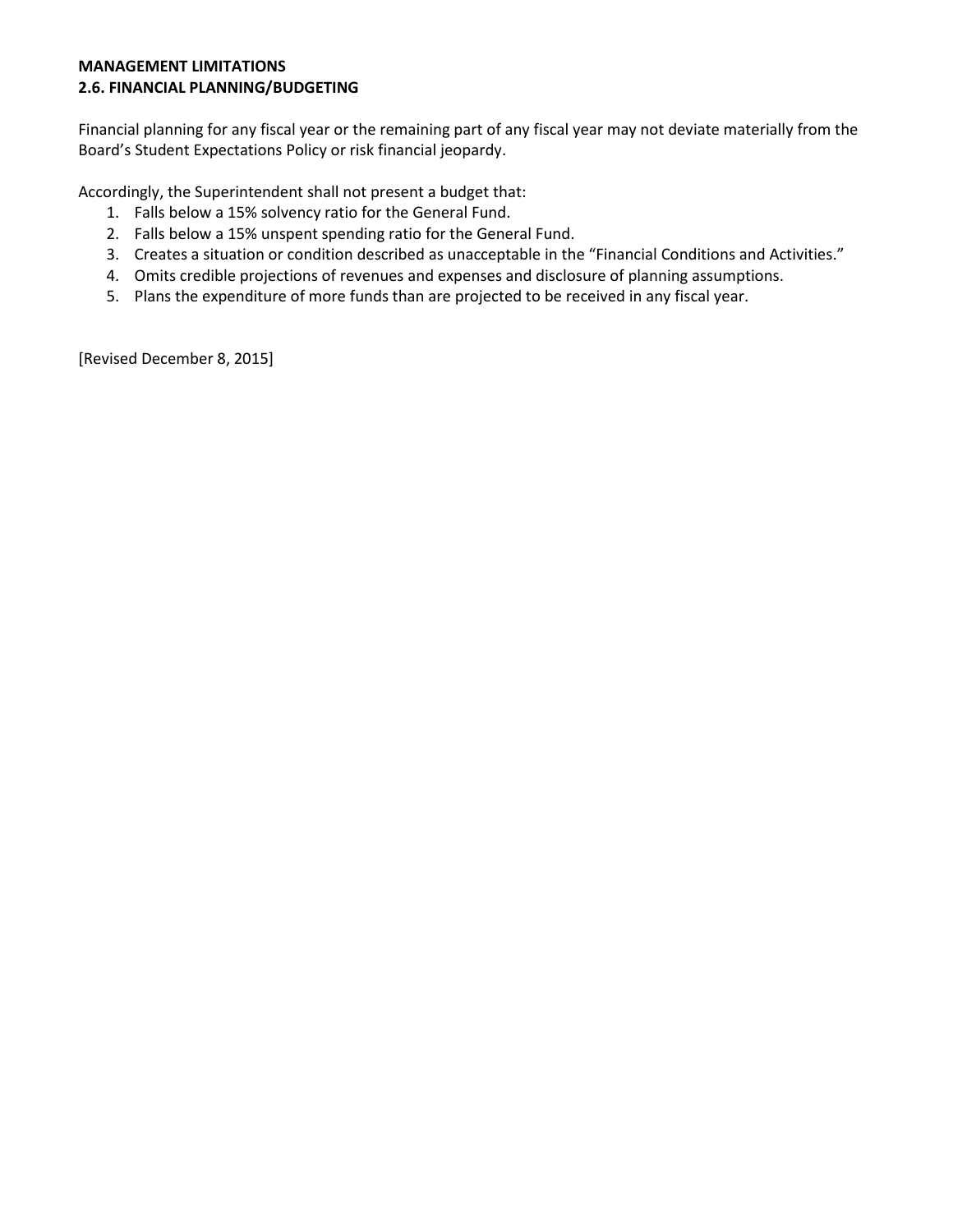#### **MANAGEMENT LIMITATIONS 2.7: EMERGENCY SUPERINTENDENT AND SENIOR CABINET SUCCESSION**

The superintendent shall not risk organizational jeopardy due to the loss of the Superintendent or other key executives.

Without limiting the above, the Superintendent shall not:

- 1. Have fewer than two senior cabinet members who are appropriately certified and fully trained in Board and Superintendent processes and procedures, including all Board policies, to enable either to act as an interim Superintendent reporting to the Board, fully accountable to the Board as Superintendent.
- 2. For each senior cabinet member, there shall be no fewer than one other administrator who is fully trained and ready to act as an interim successor.

[Revised June 5, 2018]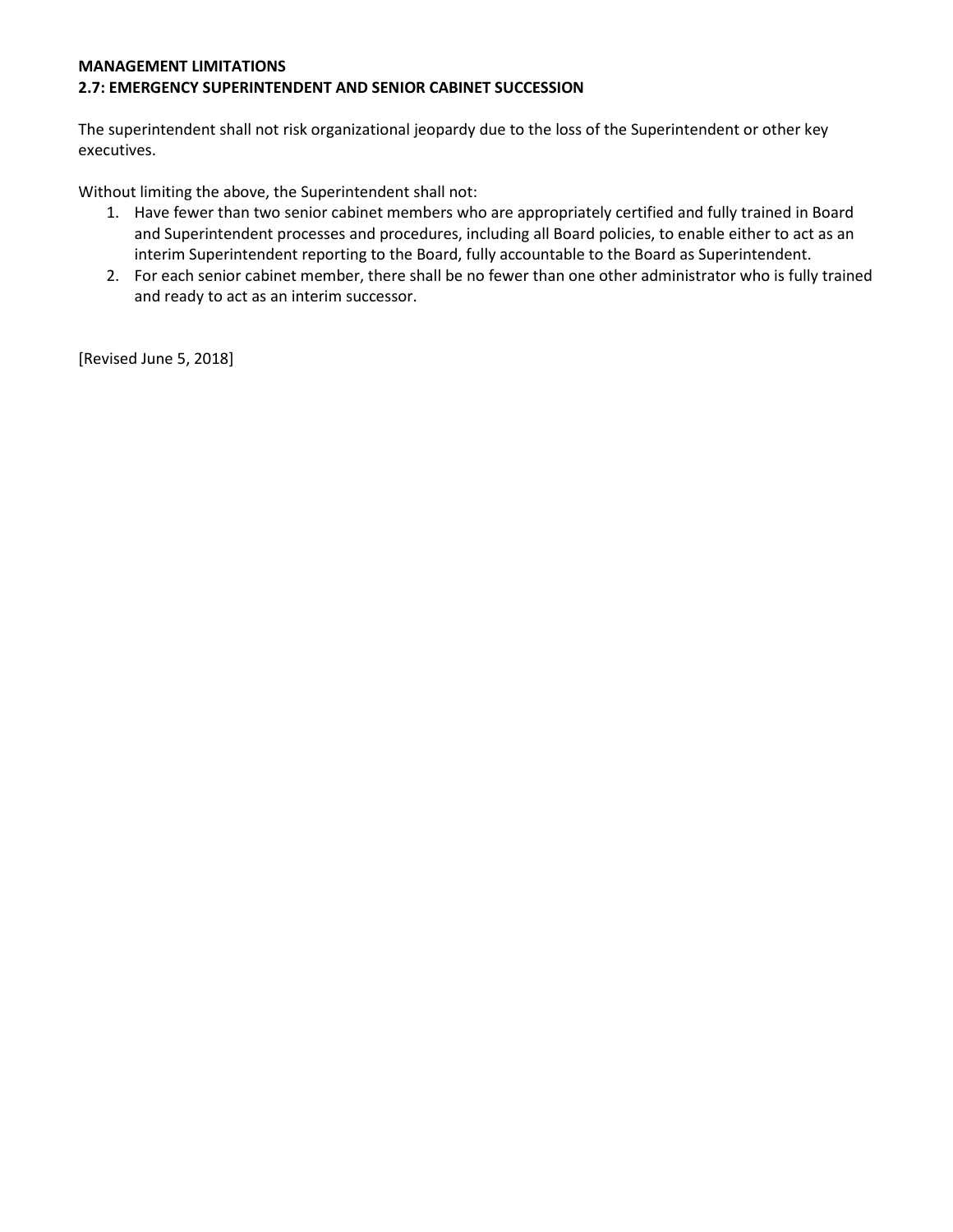# **MANAGEMENT LIMITATIONS 2.8: COMPENSATION AND BENEFITS**

The Superintendent will not cause or allow jeopardy the District's fiscal integrity or public image when dealing with employment, compensation, and benefits for employees, consultants, volunteers, or contractors.

Accordingly, the Superintendent shall not:

- 1. Change his or her own compensation.
- 2. Change his or her own benefits.
- 3. Promise or imply anything other than "at-will" employment for all non-contractual employees.
- 4. Establish current compensation and benefits that deviate materially from the geographic and/or professional market value for the skills employed.
- 5. Pertaining to consultants and contract vendors, create obligations over a longer term than revenues can be safely projected.
- 6. Establish or change retirement benefits.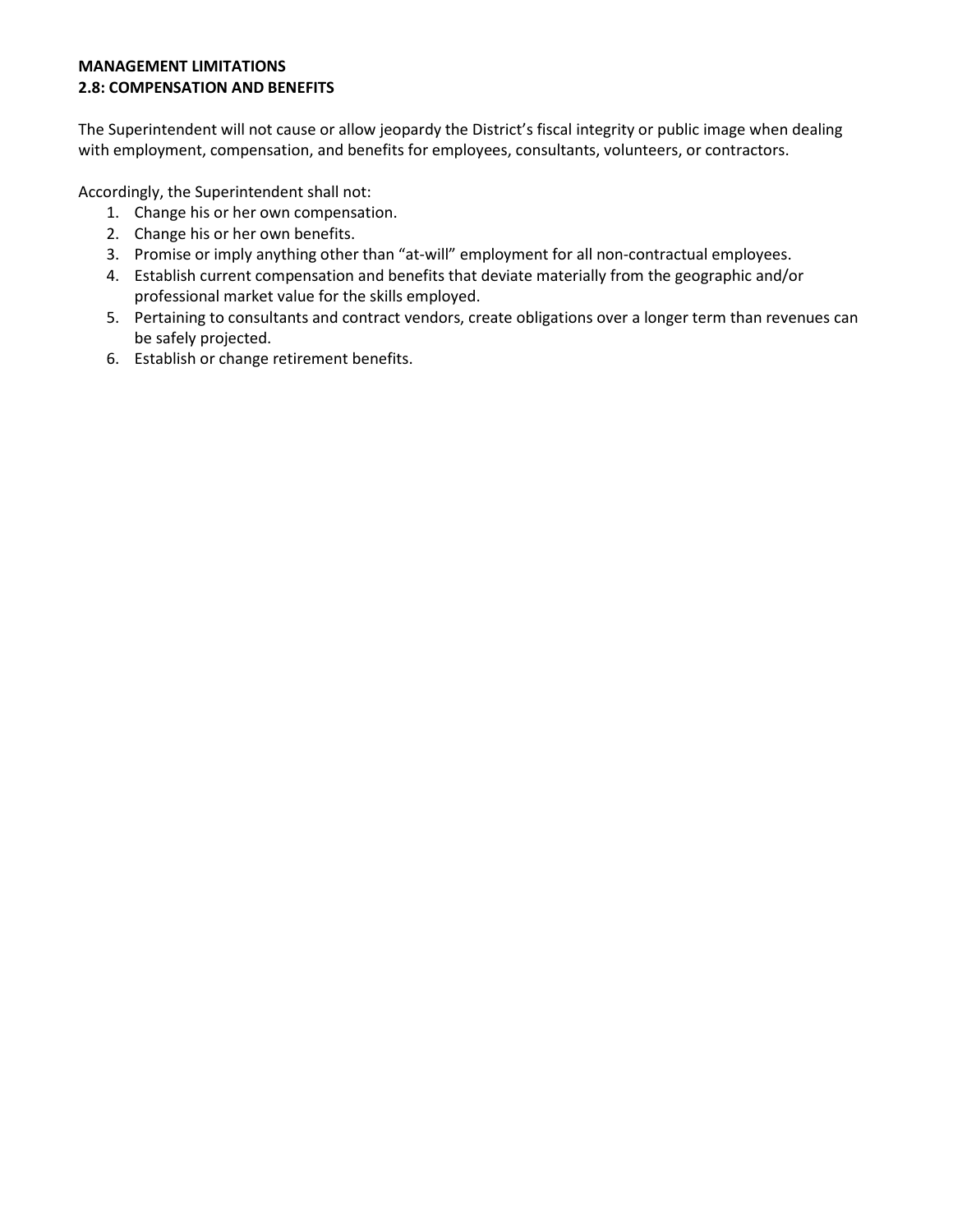#### **MANAGEMENT LIMITATIONS 2.9: BOARD AWARENESS & SUPPORT**

The Superintendent shall not cause or allow the Board to be uninformed or unsupported in its work.

Without limiting the above, the Superintendent shall not:

- 1. Withhold, impede or confound information relevant to the Board's informed accomplishment of its job. Accordingly, the Superintendent may not:
	- A. Allow the Board to be unaware of actual or anticipated noncompliance with any Student Expectations or Management Limitations policy of the Board regardless of monitoring schedule.
	- B. Neglect to submit monitoring data required by the Board (see policy on Monitoring Superintendent Performance in Board-Management Delegation) in a timely, truthful and complete fashion, directly addressing provisions of Board policies being monitored.
	- C. Allow the Board to be without critical information as requested by the Board or the Board Chair or let the Board be unaware of relevant trends or patterns, developing material external opportunities or threats, or internal strengths or weaknesses, particularly any changes in the assumptions or laws upon which any Board policy has previously been established.
	- D. Avoid informing the Board if, in the Superintendent's opinion, the Board may not be in compliance with the law, contractual obligations, or its own policies on Governance Process and Board-Management Delegation, particularly in the case of Board or Board Member behavior that is detrimental to the work relationship between the Board and the Superintendent. In the event that the Board Chair is the subject of the violation, the Superintendent will report it to the Vice Chair.
	- E. Neglect providing for the Board as many staff and external points of view, issues, alternatives and other implications as the Board or Board Chair determines it may need for fully informed Board choices, including decision-making authority retained by the Board.
	- F. Allow the Board to be unaware of any incidental or other information it may require.
	- G. Present information in an unnecessarily complex, lengthy, untimely, untruthful, or incomplete form or in a form that does not differentiate among the following four types:
		- a. Monitoring
		- b. Discussion
		- c. Decision preparation (or "action" item)
		- d. Incidental/ "FYI"
		- and that fails to reference the applicable state and federal law when appropriate.
- 2. Withhold from the Board and its processes logistical or clerical assistance. Accordingly, the Superintendent may not:
	- A. Avoid a system and adequate resources for official Board, officer, or committee communications and governing functions.
	- B. Neglect pleasant and efficient settings and arrangements for the meetings of the Board and its committees.
- 3. Impede the Board's holism, misrepresent its processes and role, or impede its lawful or ethical obligations. Accordingly, the Superintendent may not:
	- A. Deal with the Board in any way that favors or privileges certain Board Members over others except when:
		- 1. Fulfilling individual requests for information as detailed by the Board's Request for Information procedure (Board-Management Delegation Policy 3.1, Item 2A), or
		- 2. Responding to officers or committees duly charged to them by the Board.
	- B. Neglect submitting for the Board's consent agenda all items delegated to the Superintendent yet required by law, regulation, contract or third-party to be Board approved, along with the appropriate related decision or monitoring information.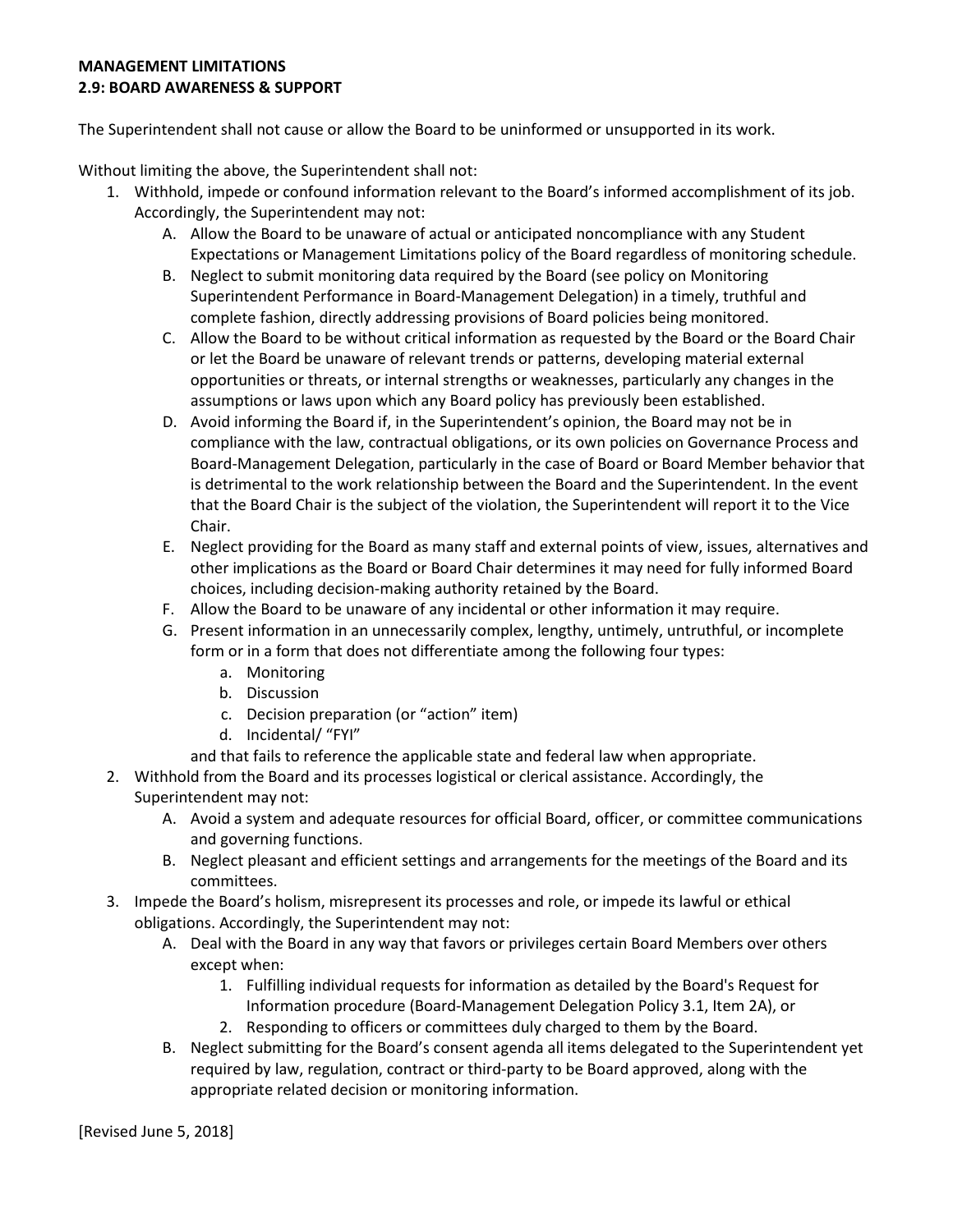## **MANAGEMENT LIMITATIONS 2.10: SOCIAL EMOTIONAL LEARNING**

The Superintendent shall not cause or allow conditions that do not support the social and emotional learning and needs of all students.

Without limiting the above, the superintendent shall not:

1. Operate without full integration of learning supports (e.g. behavioral, social services, mental health), instruction, and school management within a comprehensive cohesive approach the facilitates multi-disciplinary collaboration.

2. Operate without the staff complement to support social/emotional needs of all students

3. Operate without a professional development plan to support social emotional learning outcomes and student needs.

4. Operate without a curriculum for social emotional learning.

5. Operate without an assessment tool to measure Social Emotional Learning outcomes

6. Operate with policies or processes that cause conditions adversely impacting the physical and/or psychological safety and well-being of students and/or limiting the ability of building leadership and/or teachers to provide a safe school setting and the optimum conditions for teaching and learning.

[Added June 18, 2019]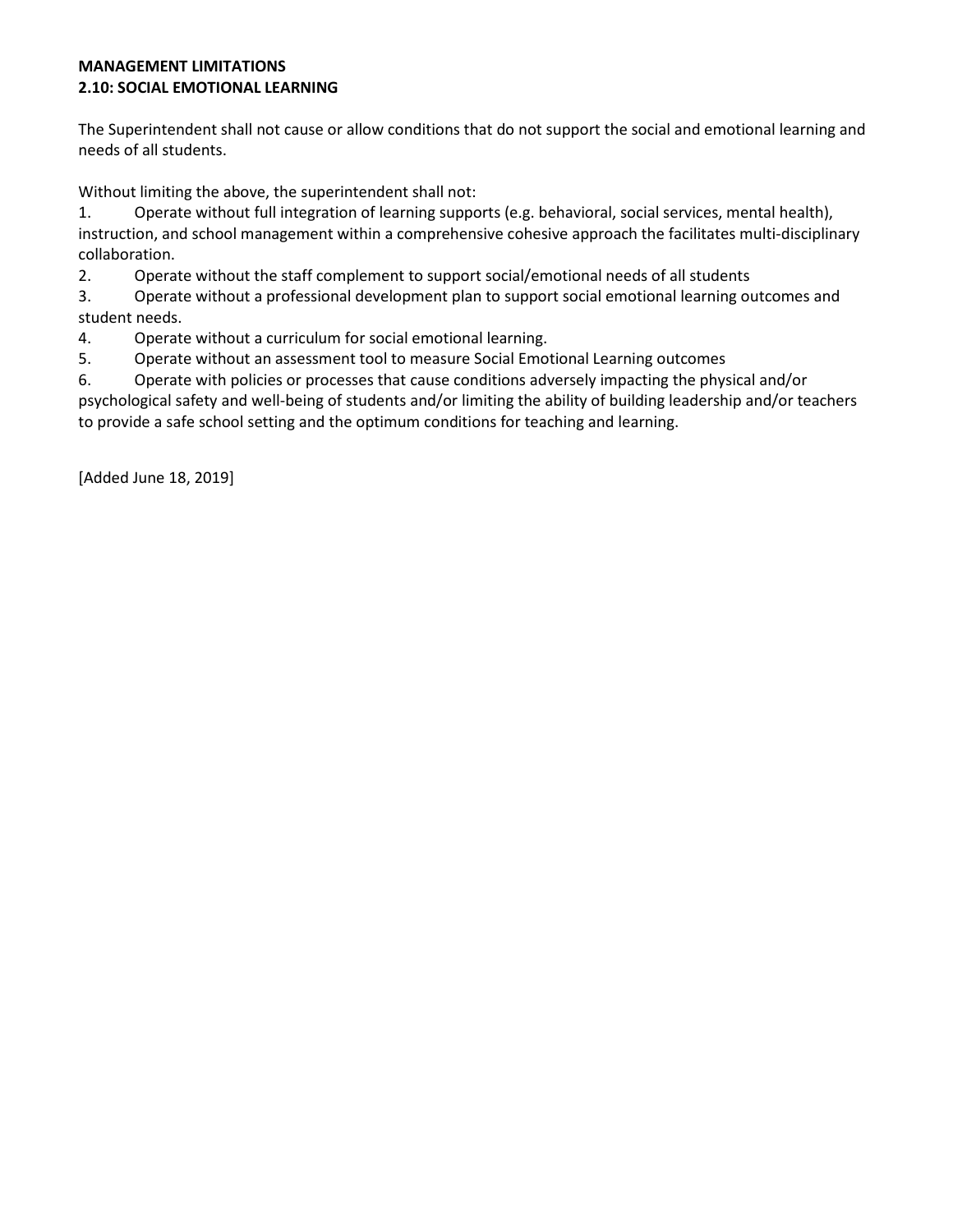#### **MANAGEMENT LIMITATIONS 2.11: EMERGENCY COVID-19 PANDEMIC**

The following management limitations and all aspects of 2.11 shall remain in place beginning on August 6, 2020 and continue until Polk County has a decline in total daily number of positive cases for 14 consecutive days.

The Superintendent shall not operate without the Board's approval on the Return to Learn plan as submitted to Iowa Department of Education on July 1, 2020, and any subsequent changes, given the emergency nature of the current pandemic situation.

The Superintendent shall not:

1. Operate without a plan for assessment related to student outcomes goals or without adequately addressing the needs of students identified with IEPs, 504s, or ELL goals, or those students who are two or more years deficient in math and/or reading.

2. Operate without a plan to provide staff with professional development around virtual and hybrid instruction and best practices to mitigate Covid-19, or staff assignment, including high-risk comorbidity staff, during the emergency pandemic period and how right of assignment will be resolved afterwards.

3. Operate without a plan including metrics to address the transition between hybrid, virtual, or on-campus instruction informed by school reopening guidelines offered by the Centers for Disease Control and the World Health Organization including social and physical distancing measures

[Added August 6, 2020]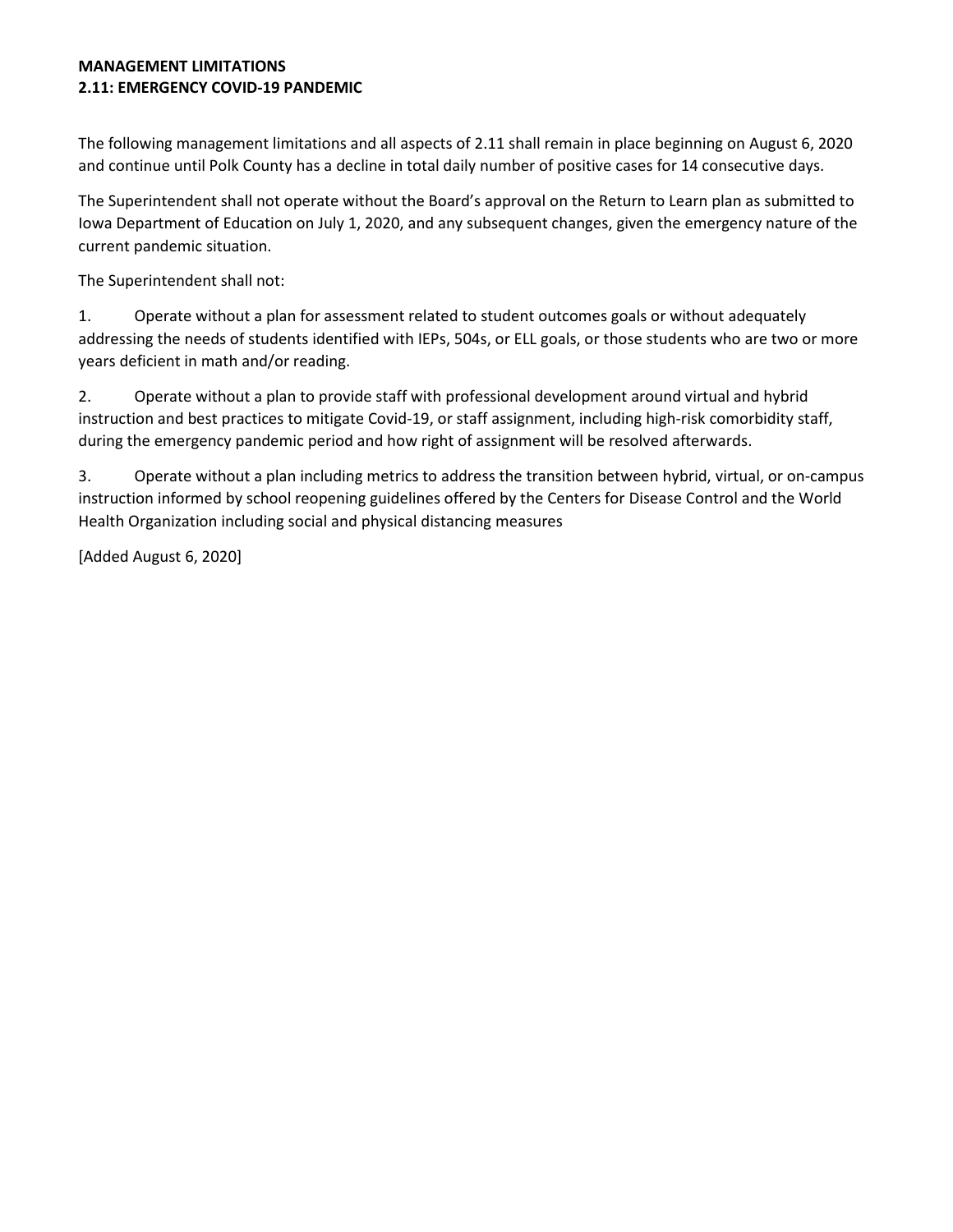# **BOARD-MANAGEMENT DELEGATION 3.0: GOVERNANCE-MANAGEMENT CONNECTION**

The Board's official connection to the operational organization, its achievements, and conduct will be through the Superintendent.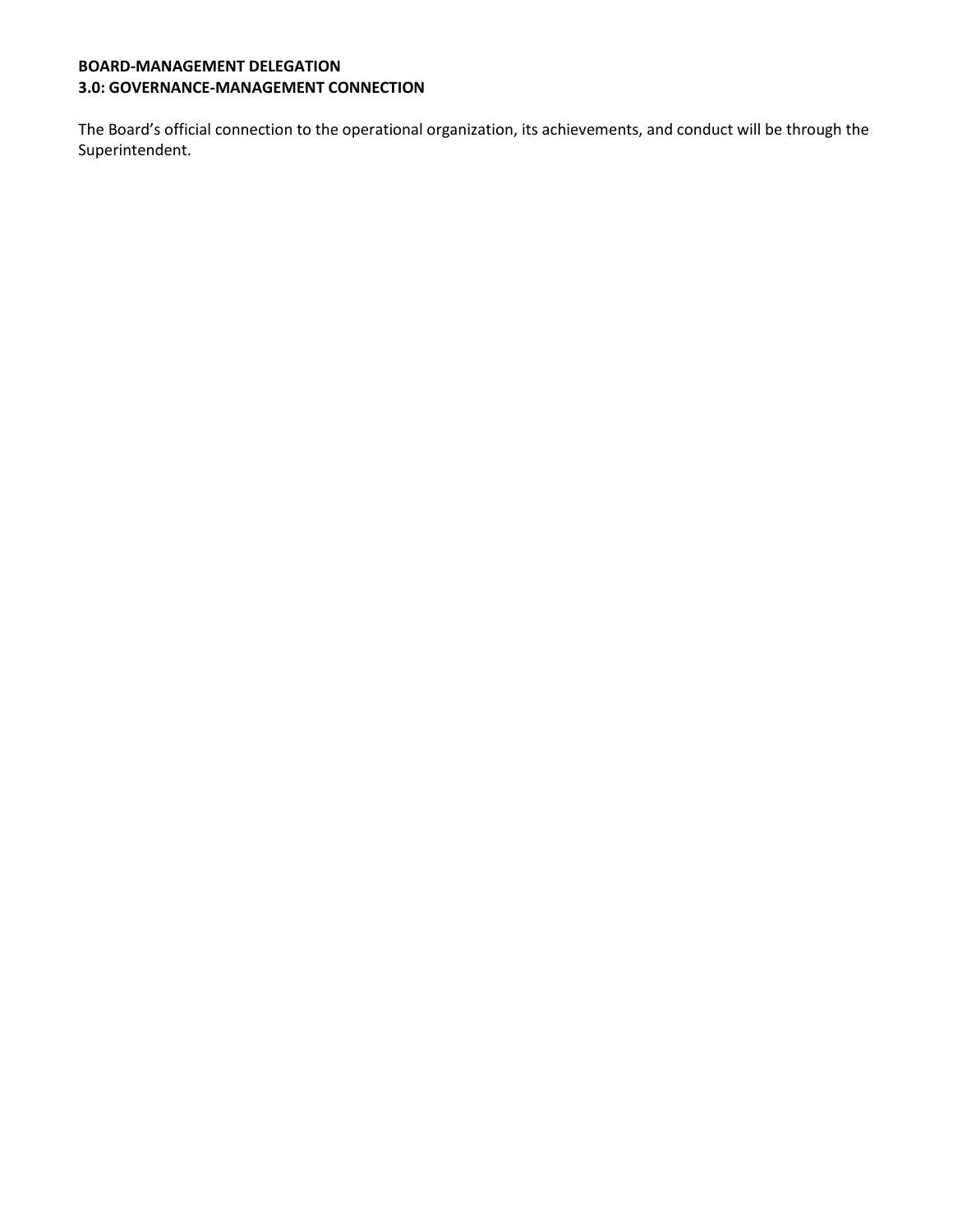# **BOARD-MANAGEMENT DELEGATION 3.1: UNITY OF CONTROL**

Only officially passed motions of the Board are binding on the Superintendent.

Accordingly:

- 1. Decisions or instructions of individual Board Members, officers, or committees are not binding on the Superintendent except in rare instances in which Board has specifically delegated this authority.
- 2. If Board Members or committees request information or assistance for items not posted on the Board agenda and without Board authorization, the Superintendent may refuse such requests that require, in his/her opinion, a significant amount of staff time or funds.
	- A. Requests should be submitted to the Superintendent via email with "Request for Information" included in the subject line. Requests should detail what information is requested, why the information is being requested, and when the information is wanted.
	- B. If a request is refused and the Board Member or committee still wishes to pursue it, the same written request should be sent into the Board Chair and Superintendent via e-mail asking it be placed on a subsequent agenda for full Board consideration.
		- a. If it is determined that the majority of the Board would like the information requested in order to help them fulfill their Board duties, the Superintendent will assign the appropriate staff member to fill the request. The information will be sent to the entire Board.
		- b. If the majority of the Board does not agree to the request, then the request should be revised or dropped.
- 3. Requests for information regarding an agenda item for the upcoming Board meeting must be in by noon on Monday before the Tuesday Board meeting. If the information cannot be gathered before the Tuesday Board meeting, it will be sent out to the entire board before the next meeting.

[Revised June 5, 2018]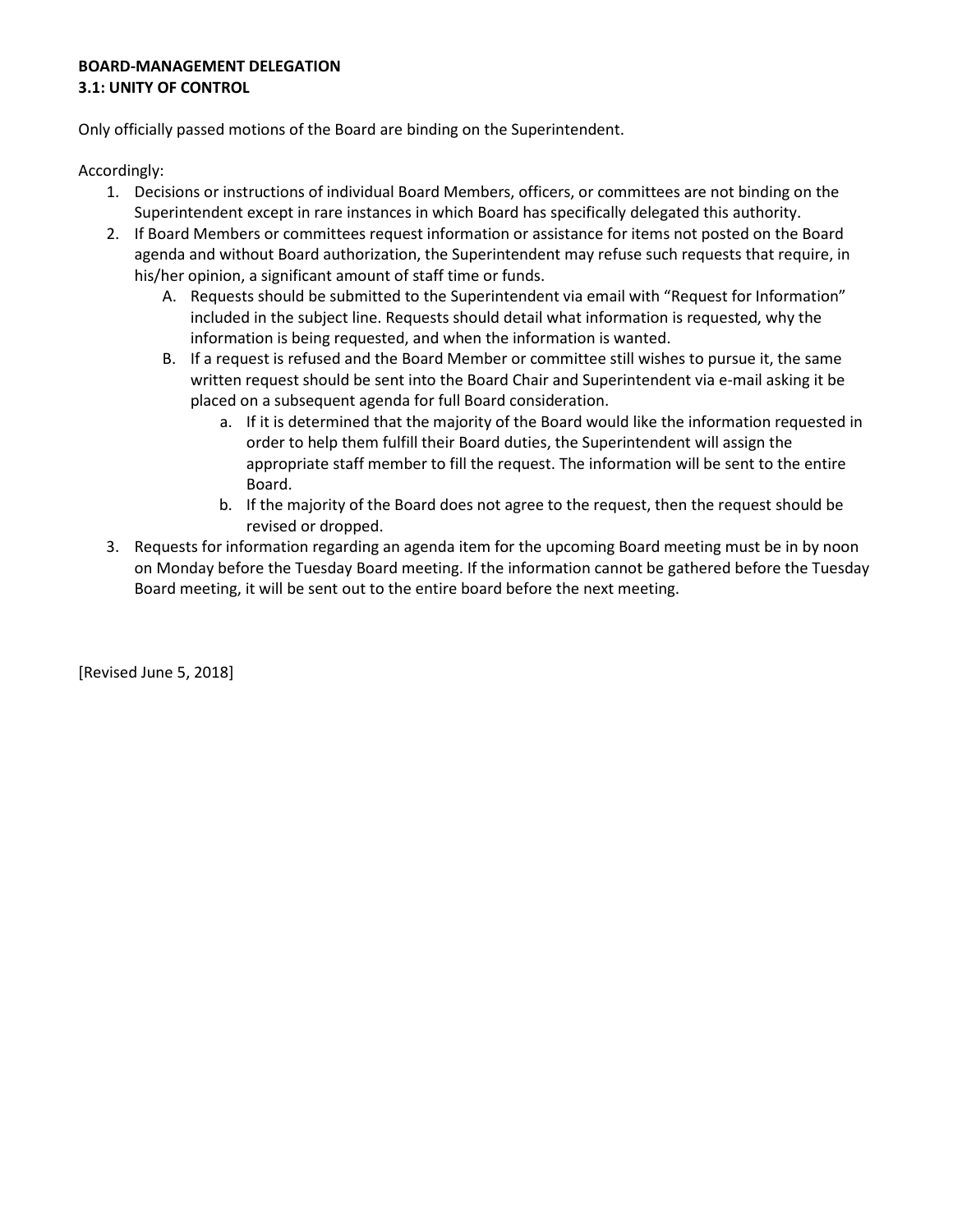# **BOARD-MANAGEMENT DELEGATION 3.2: DELEGATION TO THE SUPERINTENDENT**

The Board will instruct the Superintendent through written policies that prescribe the organizational Student Expectations to be achieved and describe organizational situations and actions to be avoided, allowing the Superintendent to use any reasonable interpretation of these policies.

Accordingly:

- 1. The Board will develop and maintain the Student Expectations Policy. All issues that are not Student Expectations issues are Means issues.
- 2. The Board will develop and maintain Management Limitations policies that limit the latitude the Superintendent may exercise in choosing the organizational means.
- 3. As long as the Superintendent uses any reasonable interpretation of the Board's Student Expectations and Management Limitations policies, the Superintendent is authorized to establish administrative policies and procedures, make all decisions, take all actions, establish all practices, and pursue all activities. Such decisions of the Superintendent shall have full force and authority as if decided by the Board.
- 4. The Board may change its Student Expectations and Management Limitations policies, thereby shifting the boundary between Board and Superintendent domains. By doing so, the Board changes the latitude of choice given to the Superintendent. However, as long as any particular delegation is in place, the Board will respect and support the Superintendent's choices that are compliant with a reasonable interpretation of those policies.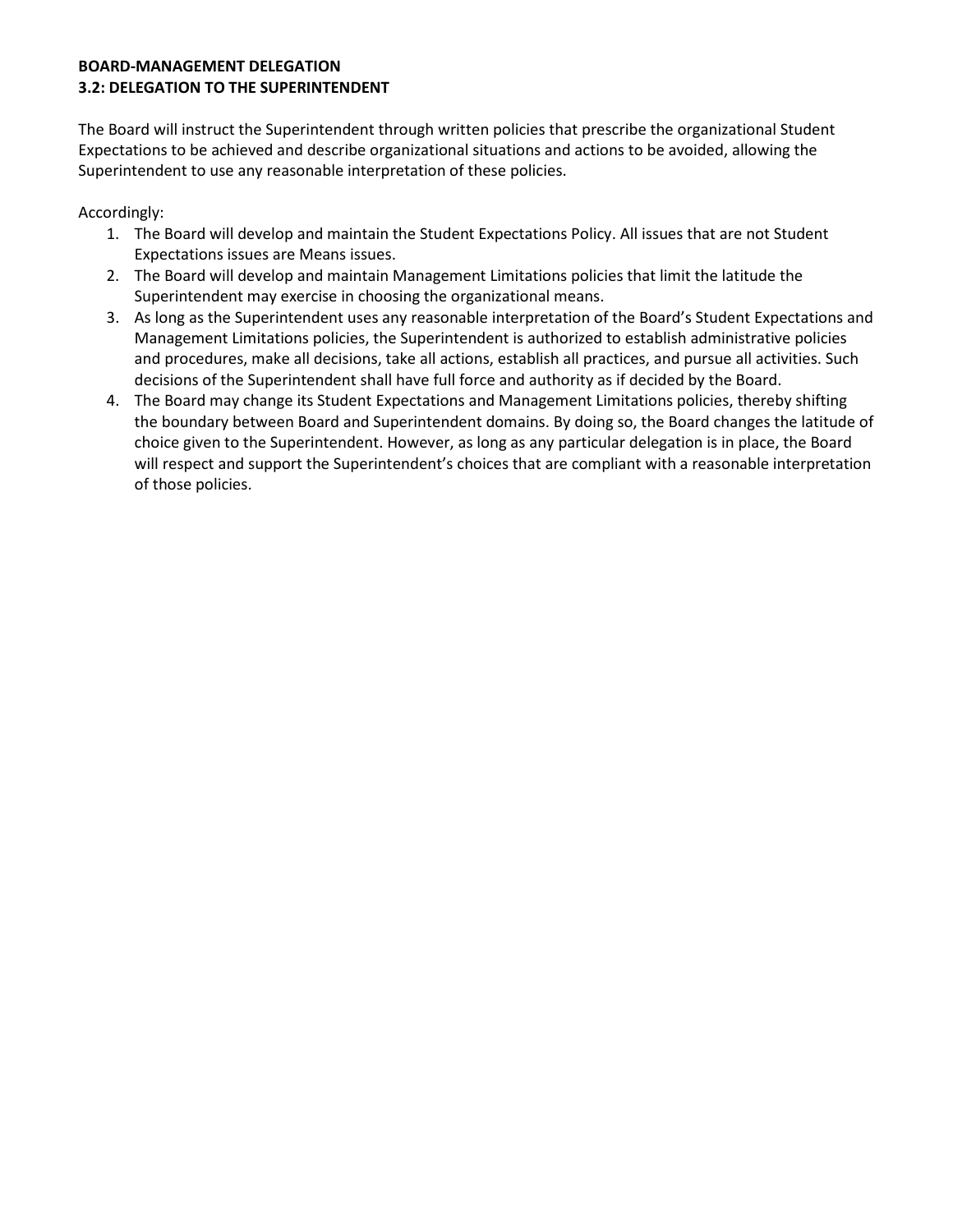#### **BOARD-MANAGEMENT DELEGATION 3.3: SUPERINTENDENT ACCOUNTABILITY AND PERFORMANCE**

The Superintendent is the only staff person accountable to the Board of Directors for operational achievement and conduct.

Accordingly:

- 1. Neither the Board nor any individual Board Member will give instructions to persons who report directly or indirectly to the Superintendent.
- 2. The Board will not evaluate, either formally or informally, any staff other than the Superintendent.
	- A. When a Board Member becomes concerned about the performance of DMPS employees other than the Superintendent, they should bring their concerns directly to the Superintendent and inform the Board Chair.
	- B. Board Members must remain cognizant that DMPS personnel are the responsibility of the Superintendent, not the Board.
	- C. The Superintendent is obligated to listen to such concerns, review the matter, and resolve the matter as appropriate.
	- D. When a Board Member has concerns about the performance of DMPS employees which relate to employee, student, Board or community safety, the Board Member will notify the Superintendent and, when appropriate, the Des Moines Police Department.
- 3. The Board may only approve or reject candidates brought forth by the Superintendent. The Board, individually or collectively, shall not engage in lobbying for specific hiring decisions.
- 4. Board Members may not advise the Superintendent on specific hiring decisions unless such input is sought. Board Members shall refer potential candidates to the DMPS website or Human Resources Department.
- 5. Board Members shall refrain from writing letters of recommendation for or lobbying for any person seeking employment with DMPS.
- 6. Board Members shall abstain from any votes on personnel issues where a conflict of interest is clear as defined in Board Policy, Board Procedure, and/or Iowa Code.
- 7. The Board will systematically and rigorously monitor Superintendent job performance to determine the extent to which Student Expectations are being achieved and whether operational activities fall within boundaries established in Management Limitations policies. The Board will view Superintendent performance as identical to organizational performance.
	- A. Monitoring is simply to determine the degree to which Board policies are being met. Information that does not address policy compliance will not be considered in the evaluation of Superintendent performance.
	- B. The Board will acquire monitoring data by one or more of three methods:
		- a. By internal report, in which the Superintendent discloses, in writing, policy interpretations and compliance information to the Board.
			- 1. The Superintendent must take an active role in report delivery during meetings not limited to: sitting with staff during MR presentations, presenting data and response to data, and responding to questions from the Board.
		- b. By external report, in which an external, disinterested third party selected by the Board assesses compliance with Board policies.
		- c. By direct Board inspection, in which a designated member or members of the Board assess compliance with the appropriate policy criteria.
	- C. In every case, the Board will judge whether (a) the Superintendent's interpretation is reasonable and (b) whether data demonstrate accomplishment of or compliance with the Superintendent's interpretation.
	- D. In every case, the standard for compliance shall be any reasonable Superintendent interpretation of the Board policy being monitored. The Board is the final judge of reasonableness, and will always judge with a "reasonable person" test (what a reasonably prudent person would do in that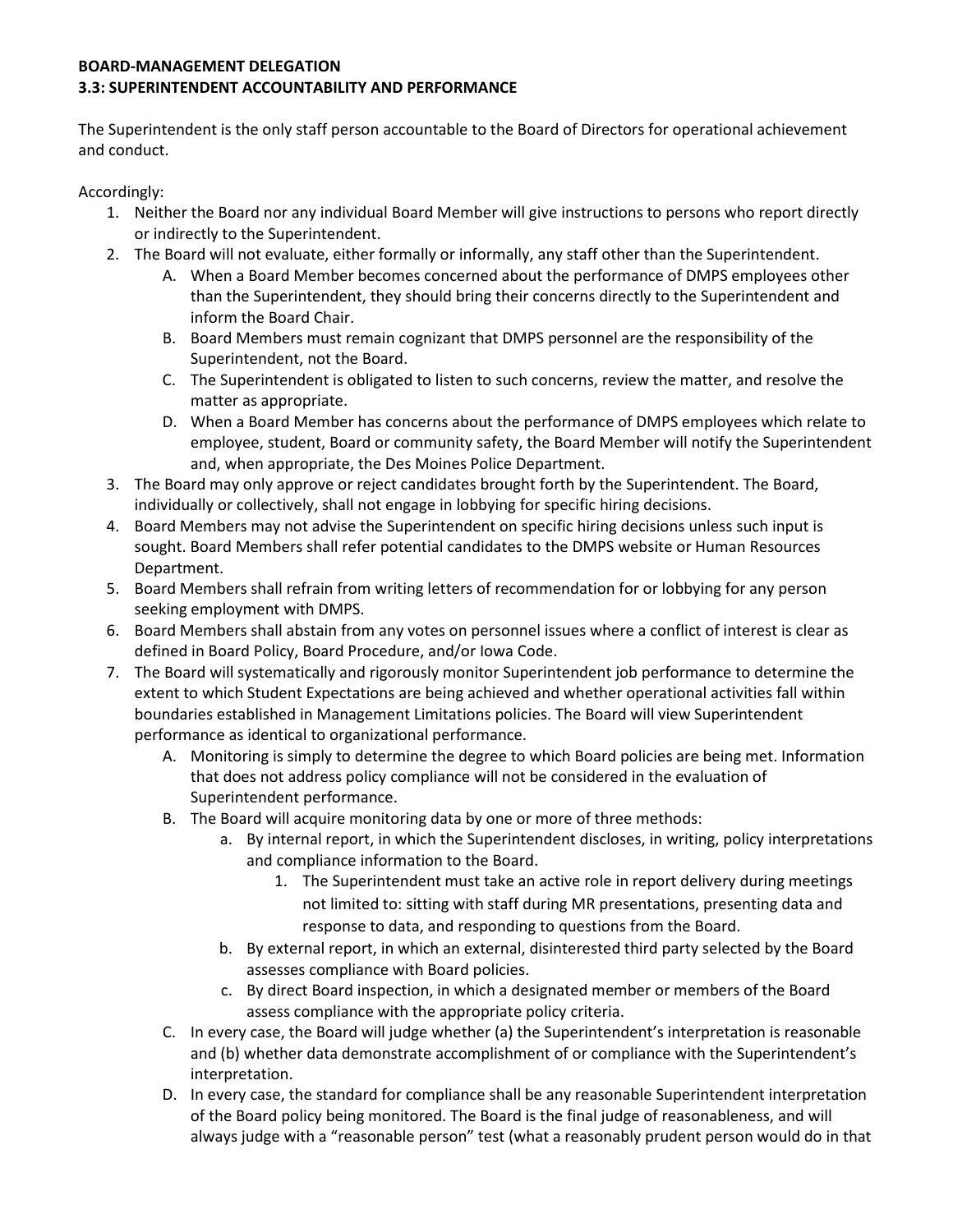context). Interpretations favored by individual Board Members or by the Board as a whole shall not constitute a "reasonable person" test.

- E. All policies instructing the Superintendent will be monitored at a frequency and by any of the three above methods chosen by the Board. The Board may monitor any policy at any time by any of the three methods designated in item B, but will ordinarily depend on the Board Report Schedule as established in the yearly agenda planning cycle and posted in the Appendix of the Board's Governance Policy Manual.
	- a. "Off-cycle" monitoring reports a monitoring report that is additional to those already calendared in the annual planning cycle - for a Management Limitation or Student Expectations policy or policy subsection may be requested for inclusion by the full board on an upcoming agenda according to Governance Process Policy 1.4, 3H.
	- b. Changes to policy When the Board adds, updates, or changes policy, it is subject to both a timeline of monitoring and a timeline of interpretation. Within 30 days of the approved addition or change, the Superintendent will provide the board with interpretation of the policy for information only. At that time, the Board and Superintendent will determine the appropriate placement of the monitoring report utilizing the new or updated policy within the monitoring schedule.
	- c. Changes to interpretation of policy When the Superintendent deems it necessary to update interpretation of an existing Board policy, the Superintendent shall notify the Board of any changes to interpretation. Changes to interpretation should also be highlighted on monitoring reports being reviewed by the Board.
- F. If, at any time, a Board Member becomes concerned that the Superintendent may have (1) breached any term of the Superintendent's contract, (2) violated state or federal statute, or (3) violated DMPS Policy, the following process will be used:
	- a. The concerned Board Member will bring their concerns to the Board Chair who will assist in resolving the issue(s).
	- b. If the concerned Board Member does not feel that the resolution is satisfactory the Board Member may request, through the Board Chair, that an item be placed on the next regular meeting agenda. The matter may be handled as a closed meeting item if a Closed Session is requested by the Superintendent. The concerned Board Member must inform the Board Chair in writing of the specific nature of any concern(s) that prompted the request.
	- c. In addition the Board Chair may, of their own accord, place an item on a regularly scheduled meeting agenda item to discuss concerns about the professional performance of the Superintendent.
- G. In the event that a closed meeting is requested and called, the Board must listen to the concern(s) and make a determination if the issue raised is truly cause for concern.
- H. If the majority of the Board determines that there is a violation or breach of one of the items listed, the following process will be followed:
	- a. The exact nature of the concern or deficiency will be documented and discussed with the Superintendent.
	- b. A plan for remediation or disciplinary action may be adopted, to include action(s) to be taken and timelines.
	- c. The Board Chair shall monitor any performance remediation plan for compliance and the results will be made part of the Superintendent's annual performance evaluation.
	- d. It shall be the responsibility of the Board Chair to ensure that all documentation relating to performance deficiencies shall be appropriately placed in the Superintendent's personnel file.
- I. The Superintendent will be responsible for developing, implementing, and maintaining their own professional development plan in a yearly cycle to include, but not be limited to: leadership and management skills and cultural competency.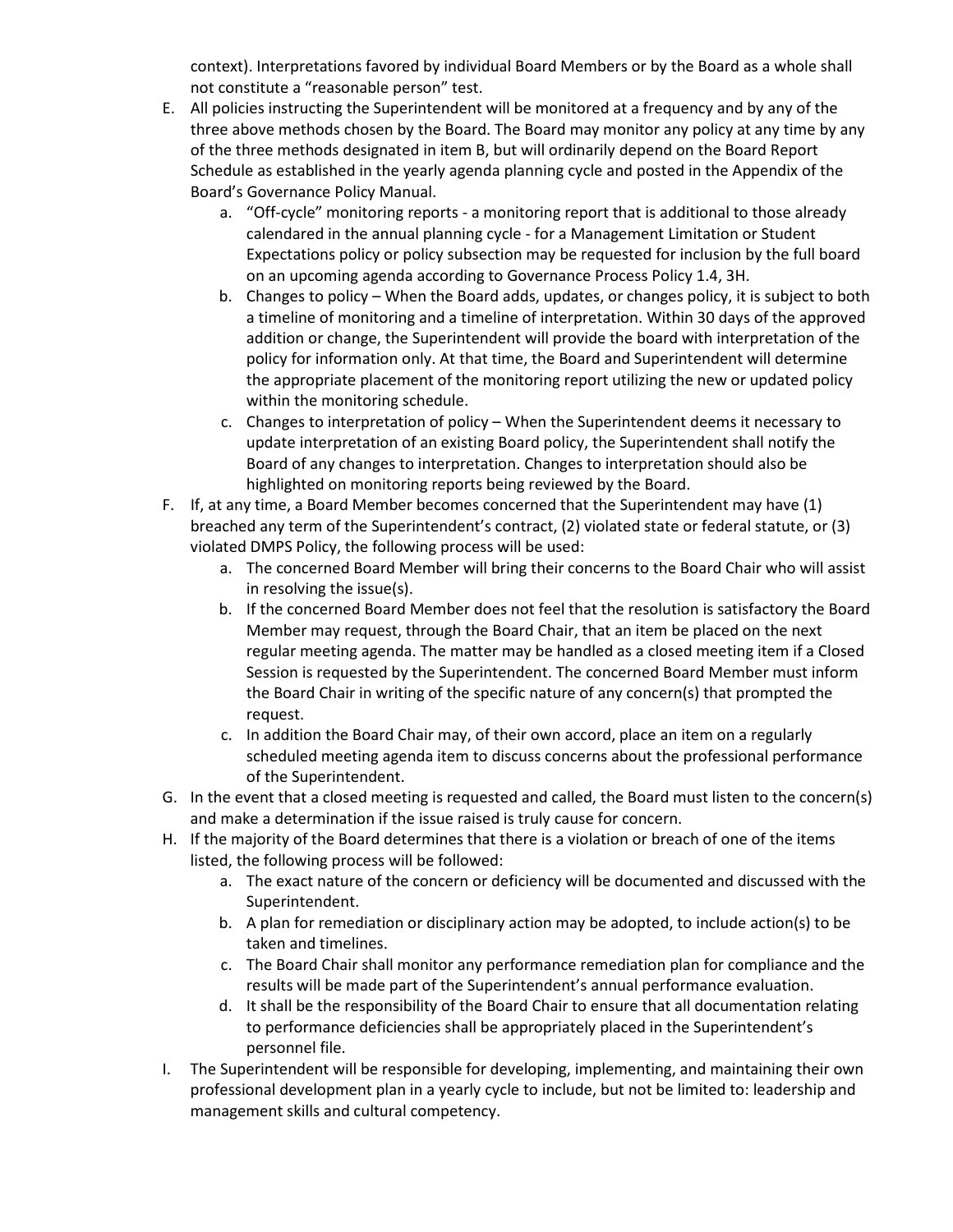- a. The Superintendent, collaboratively with Board officers, will develop a 360 evaluation tool and plan of facilitation biennially to identify growth areas to assist in development of a coaching/PD plan.
	- 1. The 360 evaluation will measure the Superintendent's self-evaluation of perceived areas of growth need and key points weighed against anonymous, safe, and candid evaluation from others to identify gaps between.
- b. The Superintendent will include their own perceived areas of growth and Intercultural Development Inventory (IDI) identified areas in their coaching/PD plan.
- c. The Superintendent will provide quarterly executive summaries to the Board of Coaching/PD plan progress and outcomes.
- J. The Superintendent will recommend to the Board meeting dates for yearly summative evaluation proceedings within the Board's annual report schedule prior to each new fiscal year.

[Revised May 21, 2019]

[Revised October 1, 2019]